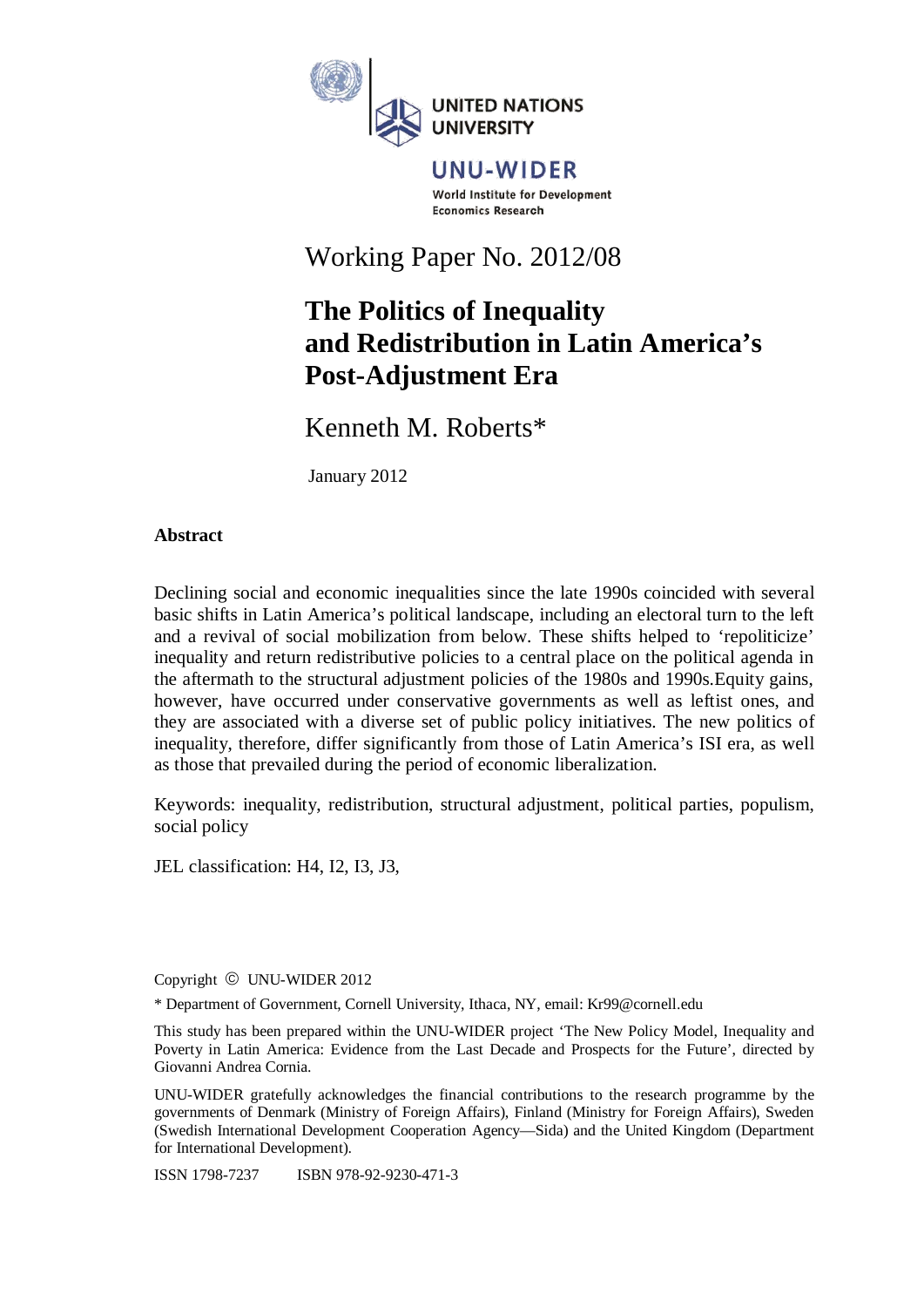#### **Acronyms**

- ISI import substitution industrialization
- EAP economically active population

*The World Institute for Development Economics Research (WIDER) was established by the United Nations University (UNU) as its first research and training centre and started work in Helsinki, Finland in 1985. The Institute undertakes applied research and policy analysis on structural changes affecting the developing and transitional economies, provides a forum for the advocacy of policies leading to robust, equitable and environmentally sustainable growth, and promotes capacity strengthening and training in the field of economic and social policy making. Work is carried out by staff researchers and visiting scholars in Helsinki and through networks of collaborating scholars and institutions around the world. www.wider.unu.edu publications@wider.unu.edu* 

UNU World Institute for Development Economics Research (UNU-WIDER) Katajanokanlaituri 6 B, 00160 Helsinki, Finland

Typescript prepared by Liisa Roponen at UNU-WIDER

The views expressed in this publication are those of the author(s). Publication does not imply endorsement by the Institute or the United Nations University, nor by the programme/project sponsors, of any of the views expressed.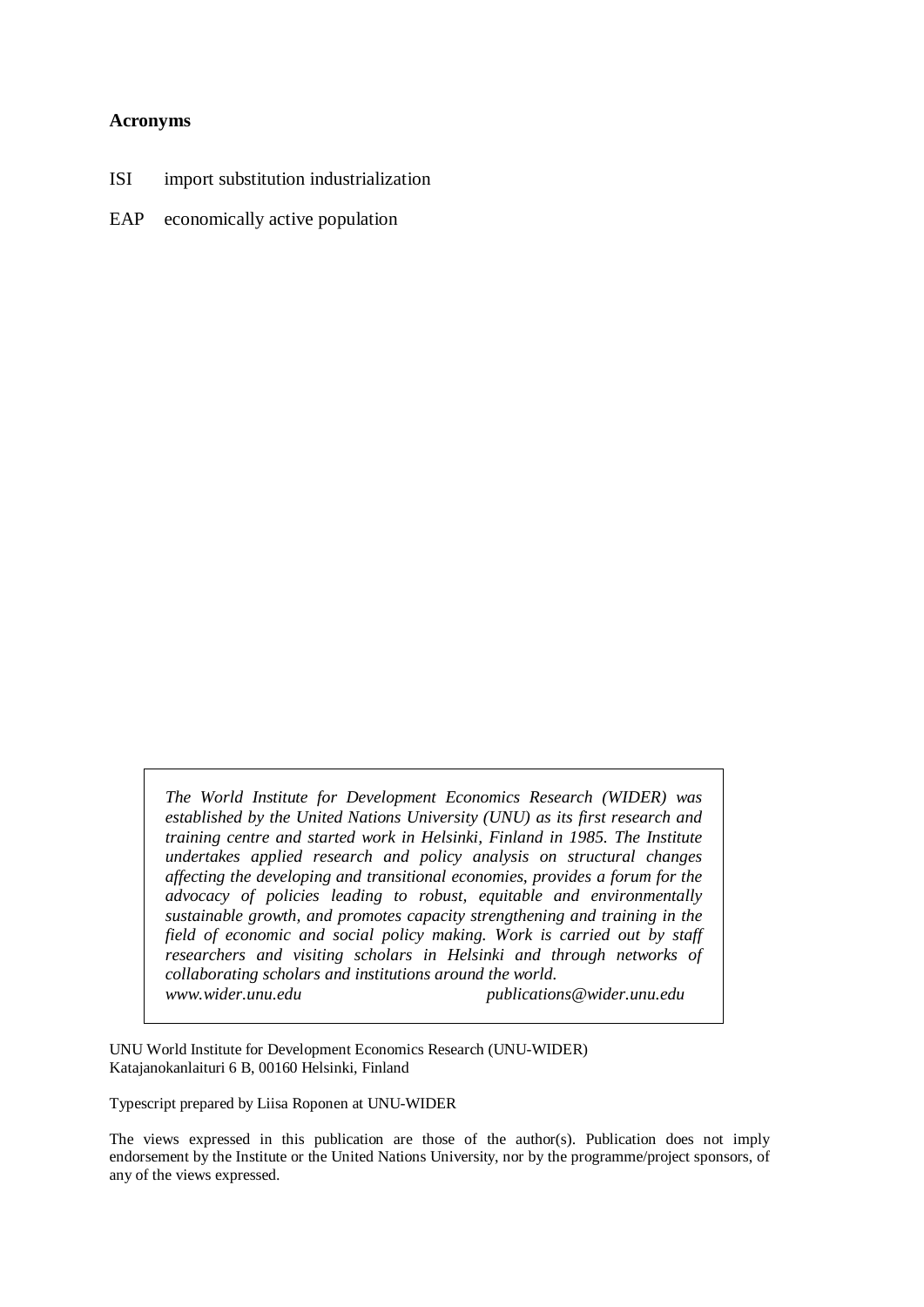## **1 Introduction**

The declines in social and economic inequality registered in many Latin American countries since the late 1990s coincided with a basic change in the region's political landscape—that is, a shift from the politics of market-based structural adjustment to a new, post-adjustment era in which the social problems of poverty and inequality have returned to a prominent place on the democratic agenda.For most of the 1980s and 1990s, these social problems were relegated to the margins of a political agenda that was dominated by issues of debt-fuelled austerity, stabilization, state retrenchment, and market liberalization. By the middle of the 1990s, however—when Brazil became the last country in the region to defeat hyperinflation—the central tasks of structural adjustment had been completed, and the logic of democratic competition increasingly politicized the 'social deficits' left behind by the process of market liberalization.

This politicization—or, more properly, repoliticization—of social problems took a number of different forms, but it was most prominently manifested in the outbreak of mass protest movements that toppled a succession of pro-market presidents in Ecuador, Argentina, and Bolivia (Silva 2009), along with an unprecedented series of electoral victories by left-of-centre presidential candidates.Between 1998 and 2011, leftist presidents were elected in 11 different Latin American countries, placing two-thirds of the regional population under the authority of national governments of the Left (Weyland, Madrid and Hunter 2010;Levitsky and Roberts 2011).Although many of these governments have remained relatively cautious and orthodox in their management of macroeconomic policies, all have introduced or expanded redistributive social policies. The post-adjustment era is thus characterized by a broader range of policy debate and a more varied mix of political actors, at least some of whom challenge the pro-market conformity and technocratic political logic of the 'Washington consensus' of the 1990s (Williamson 1990).

Although it is tempting to attribute declining inequalities to this revival of popular and leftist alternatives in the post-adjustment era, the causal relationship between these two trend lines remains a point of considerable scholarly debate.Declines in inequality, after all, have occurred under conservative as well as leftist governments in contemporary Latin America, and they are related to complex combinations of market forces and social policies (see López-Calva and Lustig 2010; Cornia 2011).But even if leftist parties and movements cannot claim exclusive credit for declining inequality, there is little doubt that they have been instrumental in raising the salience of redistributive issues and repoliticizing Latin America's entrenched inequalities.

This paper thus explores the demise and revival of redistributive politics in recent decades in Latin America.It seeks to explain how the politics of inequality that characterized the era of import substitution industrialization (ISI) broke down, and how the 'dual transitions' to political democracy and market liberalism in the 1980s and 1990s reconfigured the new politics of inequality at the turn of the century. Although the new politics of inequality has taken a number of different forms—as seen, for example, in the diverse types of left-leaning parties or movements that have come to power since 1998—variation within it is not random.Instead, it is conditioned by partisan political alignments during the critical juncture of market liberalization, which heavily influenced how societal demands for redistribution would be mobilized, and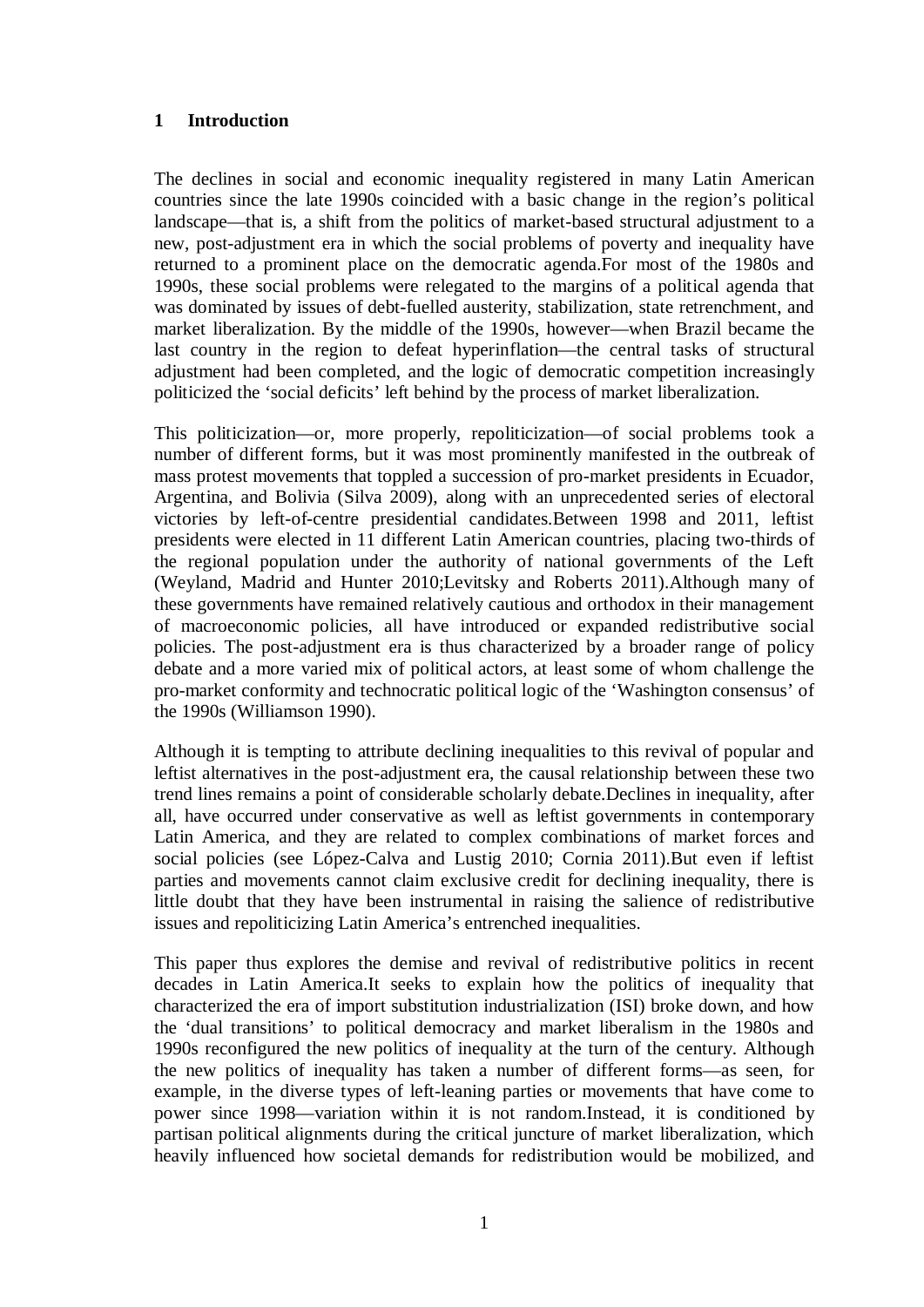whether they would be channelled into or against established party systems and democratic regimes.

# **2 Populism and redistributive politics in the ISI era**

The politics of structural adjustment in the 1980s and 1990s involved the dismantling or scaling back of many state policies that were designed to redistribute income or provide economic protection to low-income groups.These policies—most of them embedded in the broader statist development logic of ISI—were deemed too costly, inefficient, or market-distorting to be sustained in a period of debt-induced austerity and market restructuring for enhanced international competitiveness.Cutting or dismantling these programmes, however, inevitably created conflict with the social and political coalitions that benefitted from them––coalitions that dated back, in some cases, to the rise of populism in the 1930s and 1940s.

Prior to the rise of populism, Latin American political systems invariably reflected and reproduced the class inequalities inherited from the colonial era.Commodity exportbased economies reinforced the dominance of agrarian and commercial oligarchies that governed directly or in tacit alliance with military caudillos. Until industrialization and the rise of urban middle and working classes transformed the social landscape, oligarchic political orders were highly exclusive, relying on suffrage restrictions or military rule to contain political mobilization from below.Even where elections allowed for a measure of intra-oligarchic political competition, democratic institutions tended to be weak, elitist, and unstable, providing little impetus for the redistribution of commodity rents to broader sectors of society.

Populism thus marked the onset of mass politics following a century of postindependence oligarchic rule, and it remains the quintessential expression of redistributive politics in the region.Populist leaders mobilized working- and lower-class support by grafting social and economic demands onto political claims for democratic rights, including suffrage and the right to form labour unions and engage in collective bargaining (Collier and Collier 1991; Conniff 1999).Although populist movements varied in the extent to which they mobilized peasants and incorporated land reform within their political platforms, they built labour unions and new mass-based party organizations, and they established corporatist channels of interest representation that allowed organized labour to press claims on the state.These claims included a broad range of redistributive policies and social protections, ranging from higher wages and employment security to pensions, eight-hour work days, unemployment and disability compensation, and the right to strike.

Social mobilization in the countryside, whether it was led by populist or more leftleaning actors, was often even more contentious than that in the urban workplace.Peasant movements aimed not only to secure higher wages and workers' rights, but to change the very structure of property ownership by redistributing land to small-scale producers.By targeting asset ownership and property relations, rural mobilization challenged the very core of Latin America's traditional class structure, especially in countries like Bolivia, Peru, and Chile, where large-scale land seizures occurred and left-leaning governments implemented major land reform measures.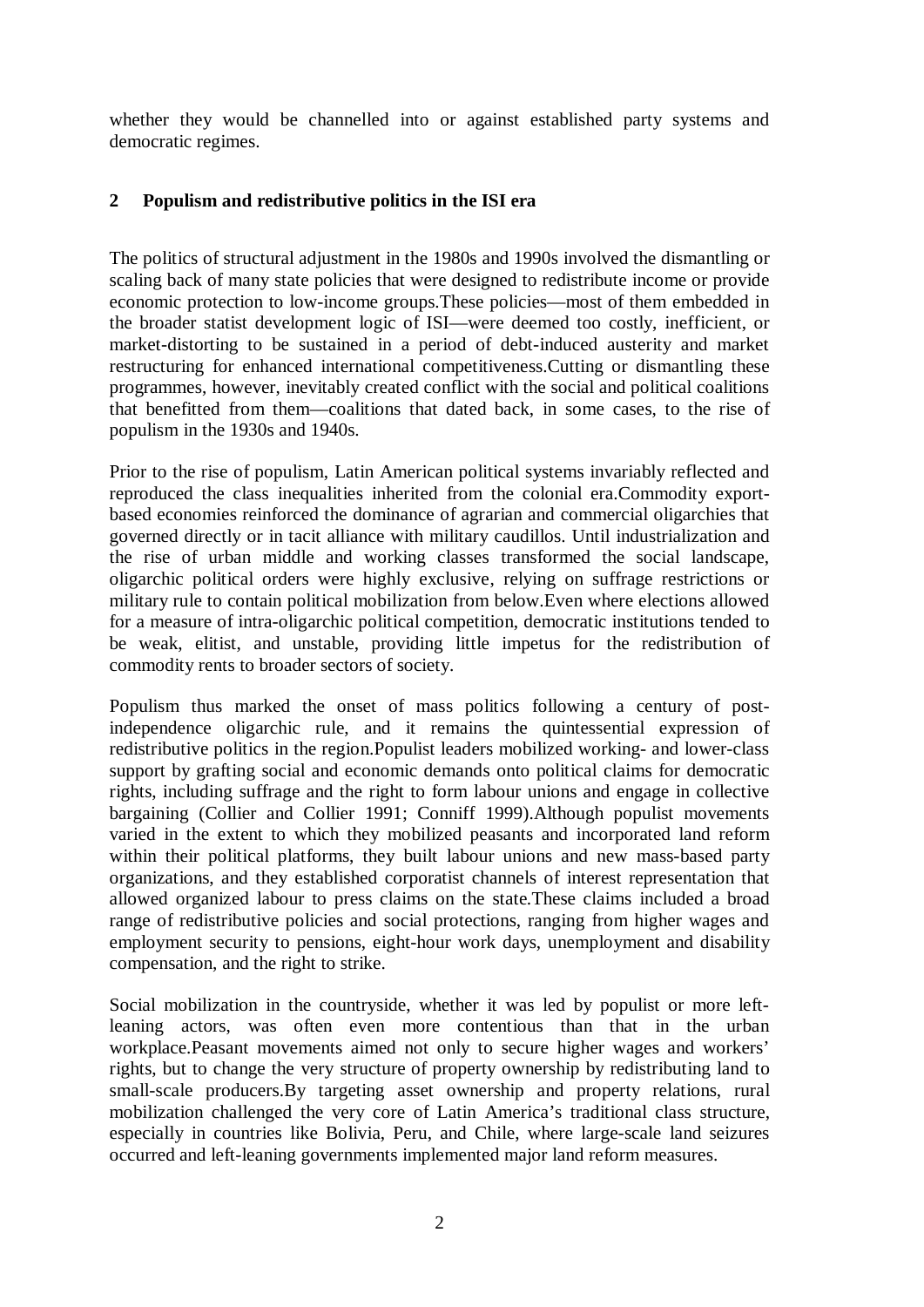Even where strong populist and leftist movements did not arise, governing parties in a number of countries (Uruguay in particular) responded to the growth of urban working classes and labour unions by sponsoring progressive social legislation. In part, this was an appeal for blue-collar support as the electorate expanded, but it also represented an attempt to pre-empt more militant forms of populist or leftist labour mobilization (Segura-Ubiergo 2007:26-8). Some authoritarian regimes followed a similar preemptive logic in adopting social legislation, although more advanced welfare states generally developed where democratic competition was longstanding (Haggard and Kaufman 2008). These welfare states were predominantly contributory or Bismarkian (rather than universalistic or social democratic) in their form; that is, they concentrated their benefits on formal sector workers who contributed (usually along with their employers) to health, pension and other funds from which benefits were paid (Huber and Stephens2012).Other benefits—such as minimum wage laws and restrictions on firing employees—were likewise enjoyed primarily by workers in the formal (predominantly urban) sector of the economy.Much of the peasantry and rural workforce, along with the urban informal sector and women outside the labour market, were thus left on the margins of national social welfare systems.

As such, redistribution during the ISI era was very limited, reflecting the uneven spread of democracy, the segmented character of labour markets, the imbalance between the political influence of organized and unorganized sectors of labour, and political reticence to challenge landowners' control of the rural labour force (Haggard and Kaufman 2008).Some redistribution occurred, as industrialists paid higher wages and social security contributions, while agro-exporters subsidized much of the urban industrial complex through the prices set by marketing boards for agricultural commodities.The amount of redistribution, however, was limited by very low levels of taxation (Segura-Ubiergo 2007: 85–6) and by the exclusion of much of the urban informal and rural sectors of the workforce from major social programmes.

These programmes—pension systems, in particular—thus bestowed benefits on blue and white collar workers in the formal sector, but they did little to redistribute income to the most needy segments of the population.Pension coverage varied significantly across the region: over than 60 per cent of the economically active population (EAP) was legally entitled to social security in 1980 in Argentina, Brazil, Chile, Costa Rica, and Uruguay, but this figure dropped to roughly half the EAP in Mexico, Panama, and Venezuela, and averaged only slightly more than 20 per cent of EAP elsewhere in the region.Even in countries with reasonably broad-based pension coverage, benefits accrued primarily to those who were relatively well off; in Brazil and Uruguay, for example, the wealthiest 40 per cent of the population received 70 and 77 per cent, respectively, of total pension payments, while the bottom 40 per cent received a mere 15 and 10 per cent, respectively (Huber and Stephens 2012: Chapter 3).Government spending on health and education also disproportionately benefitted those at the top of the income pyramid, although less dramatically so than social security programmes. Consequently, redistributive policies in the ISI era did not alter Latin America's position as the world's most unequal region.Regionwide, the Gini index of inequality averaged 0.49 at the beginning of the 1980s (see Cornia 2011), while 35 per cent of the population lived below the poverty line, including 15 per cent in extreme poverty (Echeverria 2000).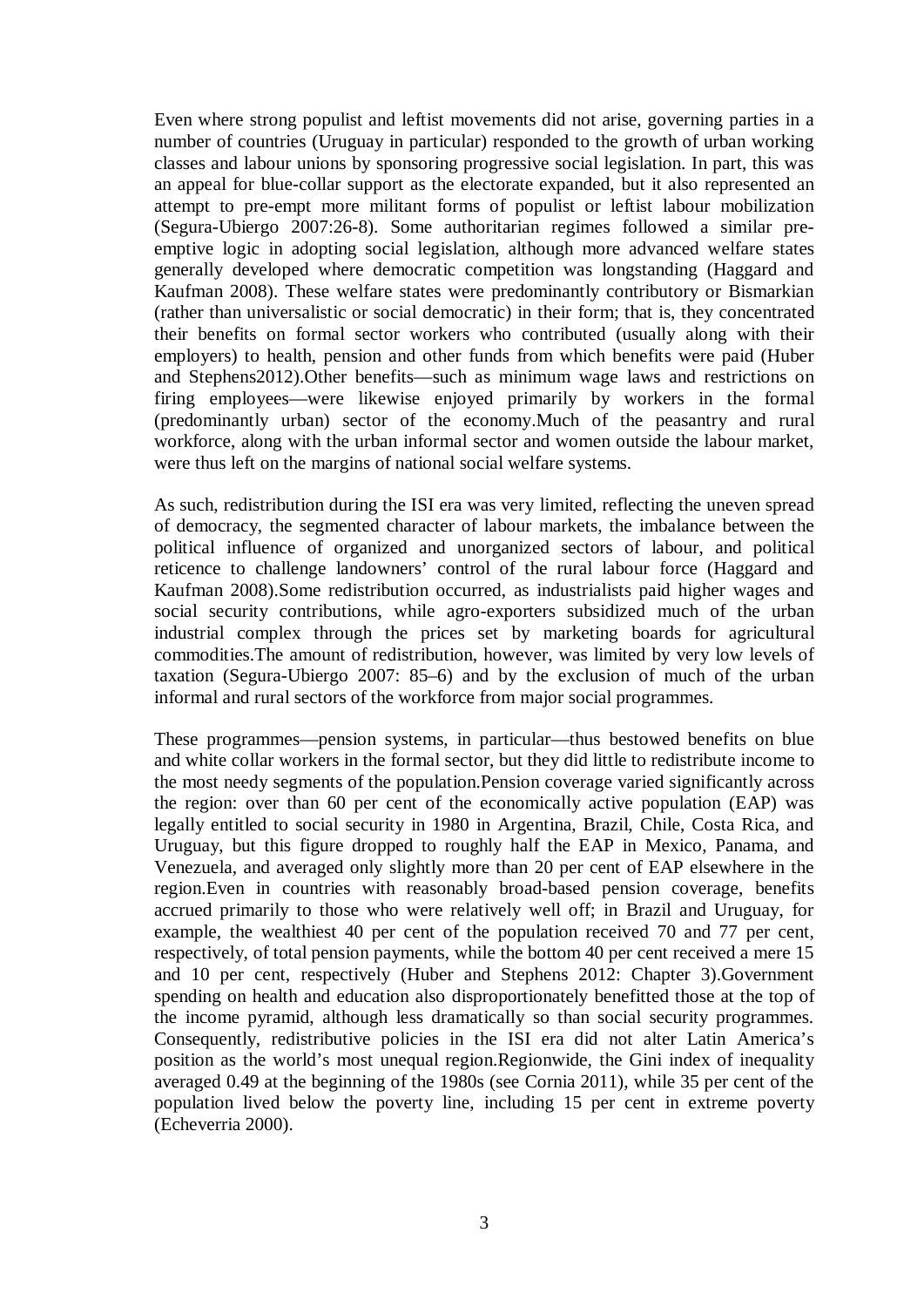#### **3 Structural adjustment and the politics of inequality**

Redistributive policies in the populist-ISI era may have been limited in their reach, but this did not prevent them from being targeted for cuts when ISI collapsed in the debt crisis of the 1980s and market reforms spread across the region.To the contrary, the fact that expensive redistributive policies left so many people below the poverty line added grist to the mill of populism's critics. According to the critics, myriad forms of state regulation and intervention did little to help the poor; instead, they provided rentseeking opportunities for politically-connected 'redistributive combines' (De Soto 1989: 190), thus undermining market efficiency and exacerbating socioeconomic inequalities (see Krueger 1974). In the influential argument of Dornbusch and Edwards (1991), populism hurt the very social groups that it pledged to defend, as it promoted mass consumption and redistribution through overvalued exchange rates and expansive fiscal, monetary, and wage policies that generated severe inflationary pressures and foreign exchange bottlenecks.Throughout the region, then—starting with the military dictatorships of the Southern Cone in the mid-1970s (O'Donnell 1973), then continuing under new democratic regimes after the debt crisis of the early 1980s—governments slashed tariffs, privatized state-owned industries and public utilities, lifted price controls and subsidies, and deregulated labour, capital, and foreign exchange markets (Foxley 1983; Edwards 1995; Weyland 2002).In some cases they also privatized social security and promoted the private provision of other social services.

The implications of market reforms for the politics of inequality were profound, as liberalization transformed Latin America's class structure, the organization of societal (especially labour) interests, and the content of social policies.First, the combination of economic crisis and market restructuring altered the regional class structure by shifting employment from formal sectors to the already large informal sector of the economy. In particular, formal employment declined as public enterprises were privatized and large firms weathered the effects of recession, foreign competition, and industrial downsizing. Regionwide, employment in the public sector and large private enterprises declined from 48.2 per cent of the workforce in 1990 to 42.3 per cent in 1997, while the informal sector grew from 51.8 to 57.7 per cent of the workforce (ILO 1998: 40; see also Portes and Hoffman 2003). Even more dramatically, the ILO estimated that 85 per cent of new job growth in the 1990s was concentrated in the informal sector, where employment was typically precarious and low-paid, given the prevalence of non-contract labour or short-term contracts (ILO 1997: 1).In short, market liberalization exacerbated historic patterns of labour market segmentation that impeded effective redistributive policies, and it produced a highly unstable and fluid workforce.

Second, these changes in the class structure created impediments to collective action on the part of workers, compounding the political challenges encountered by unions that, in many cases, had already been weakened by military repression in the 1970s.Informal sector workers are notoriously difficult to organize, given their unstable workplace relations and their ambiguous class positions, as their economic activities often combine petty entrepreneurship with precarious wage labour. Unions were further put on the defensive by the severe recessions and inflationary pressures that followed in the wake of the debt crisis, and by structural adjustment policies that called for wage restraint, the flexibilization of labour markets, and restrictions on collective bargaining (Cook 2007).Labour unions concentrated in the formal sector thus found it increasingly difficult to speak for an informalized and segmented workforce, or to use strikes and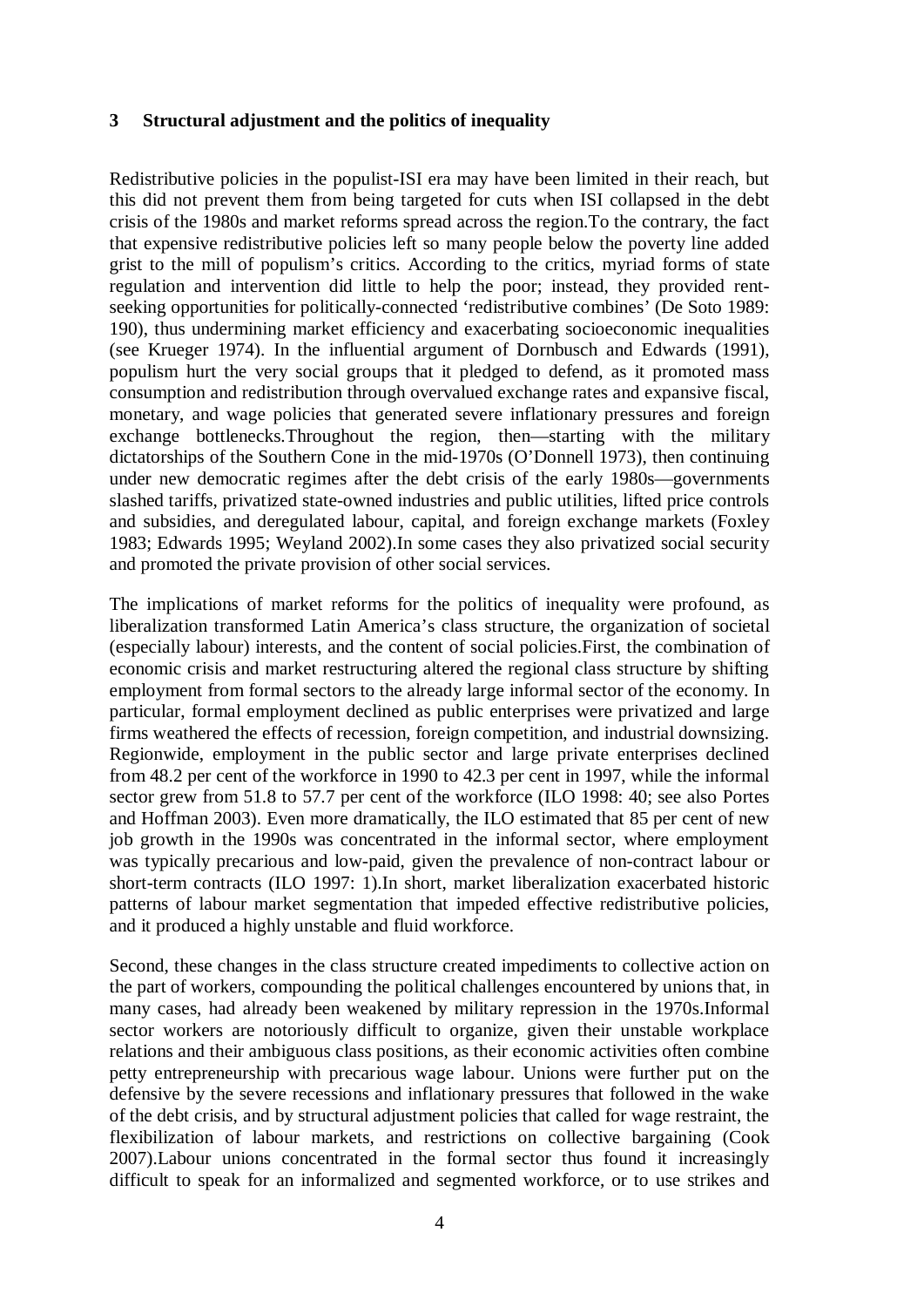other forms of collective action to defend their interests.The net result, as seen in Table 1, was a sharp decline in levels of trade union density across the region, especially in the countries that had developed powerful labour unions during the ISI era.Regionwide, the average 'peak' level of unionization reached 22.9 per cent of the total labour force in the 1970s or 1980s, prior to the onset of structural adjustment;in the post-adjustment era, union density plunged to less than half that amount, averaging a mere 10.7 per cent of the workforce in 2005.

Consequently, Latin America's economic transition was associated with a dramatic weakening of the organizations that provided the primary form of collective voice and political leverage for urban popular sectors during the ISI era. In much of the region, social fragmentation and political demobilization occurred in the countryside as well, at least during the initial stages of market liberalization. The decline of peasant movements based on traditional land claims—Brazil's landless workers movement being a major exception (Wolford 2010)—had roots in the commodification of agrarian labour and social relations, the parcelization of collective landholdings, and the effective removal of land redistribution from the political agenda (Kurtz 2004).In both urban and rural areas, then, market reforms altered productive and social relations in ways that undermined the structural foundations for class-based collective action—and, in the process, transformed the nature of redistributive politics in Latin America.

Third, this weakening of class-based collective actors helped to shield neoliberal technocrats from societal pressures, facilitating experimentation with new types of social policies that were more compatible with free market principles. These social policies had four principal objectives: (i) to reduce the size of the public sector, while scaling back the state's social responsibilities and interventionist practices; (ii) to shift responsibilities for service provision and social welfare to the private sector and the marketplace (iii) to reduce market inefficiencies associated with various social policies, especially price controls and subsidies designed to augment popular consumption; and (iv) to target social spending on the most needy groups in society.Although states varied in the depth and breadth of neoliberal reforms on the social policy front, the general thrust of these policies was to move towards what Esping-Anderson (1990) calls liberal or 'residual' welfare states—that is, welfare systems that rely heavily on the private sector and the marketplace to fulfil social needs, with state protection and support provided on a temporary and minimal basis for those who are unable to meet their needs in the marketplace.

The shift in social policies was perhaps best seen in widespread efforts to privatize public pension plans and social security.Following Chile's landmark reforms to privatize social security in the early 1980s, ten additional countries fully or partially privatized their pension systems in the 1990s, hoping to reduce the fiscal burdens of public pension plans, increase domestic savings, and allow for the individualized capitalization of employee contributions (Madrid 2003; Weyland 2006).As stated by Madrid (2003: 13):

These reforms not only allowed (or in some cases obliged) workers to move from the public pension to new private pension systems, but also they typically slashed the benefits available in what remained of the public pension systems.Minimum retirement ages were increased, privileged pension schemes were eliminated, and state guarantees were scaled back.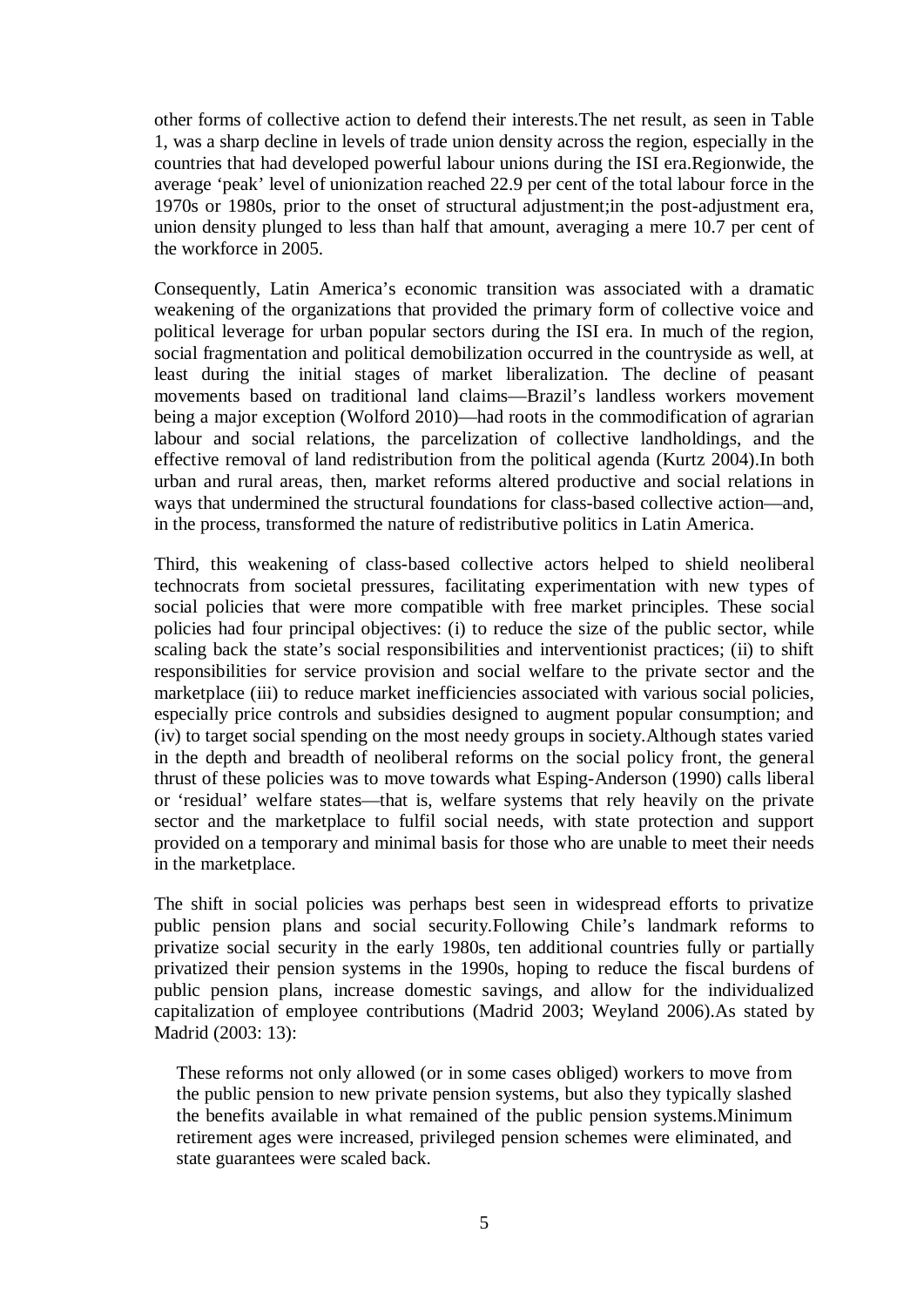| Table 1                                                                                     |
|---------------------------------------------------------------------------------------------|
| Changes in trade union density in Latin America                                             |
| (trade union members as a percentage of the total labour force, rank-ordered by peak level) |

|                    | Peak ISI-era        | Trade union density | Change in trade union |
|--------------------|---------------------|---------------------|-----------------------|
| Country            | trade union density | in 2005             | density               |
| Argentina          | 50.1                | 21.0                | $-29.1$               |
| Nicaragua          | 37.3                | 15.0                | $-22.3$               |
| Chile              | 35.0                | 10.0                | $-25.0$               |
| Mexico             | 32.1                | 15.0                | $-17.1$               |
| Venezuela          | 26.4                | 11.0                | $-15.4$               |
| Peru               | 25.0                | 5.0                 | $-21.0$               |
| <b>Bolivia</b>     | 24.8                | 7.5                 | $-17.3$               |
| <b>Brazil</b>      | 24.3                | 16.0                | $-8.3$                |
| Uruguay            | 20.9                | 15.0                | $-5.9$                |
| Dominican Republic | 17.0                | 8.0                 | $-9.0$                |
| Panama             | 17.0                | 10.0                | $-7.0$                |
| Costa Rica         | 15.4                | 12.0                | $-3.4$                |
| Ecuador            | 13.5                | 5.0                 | $-8.5$                |
| Paraguay           | 9.9                 | 10.0                | $\cdot$ 1             |
| Colombia           | 9.2                 | 4.0                 | $-5.2$                |
| Honduras           | 8.5                 | 7.3                 | $-1.2$                |
| Average            | 22.9                | 10.7                | $-12.2$               |

Sources: Based on Roberts (2002: 15), and *Country Reports on Human Rights Practices*, various.

Although less dramatic, health care reforms likewise sought to shift responsibilities from the state to private insurers, providers, and contractors, while decentralizing control over health policies from national to local governments.The period of austerity in the aftermath of the debt crisis was especially difficult for health and education programmes, as it led to sharp cuts in per capita spending in both areas of social policy (Franko 2003:360).

Reforms to deregulate markets also had major social policy implications. Albeit with mixed success, most governments sought to reduce labour market rigidities and create more flexible labour markets (Cook 2007), generally by easing restrictions on the dismissal and temporary contracting of workers.In some cases, flexibilization involved efforts to limit collective bargaining as well. Market reformers hoped that more flexible labour markets would lower wage costs for employers, and thus expand employment opportunities for workers.In consumer markets, deregulation entailed the lifting of price controls and subsidies on food, gasoline, electricity, and other basic goods and services. Price controls and subsidies had buttressed mass consumption, but they also distorted markets and expended scarce resources on middle- and upper-class groups who didn't need public assistance.Hence, market reformers preferred less costly and distortionary forms of public assistance that were specially targeted on low-income groups. Initially, this took the form of small poverty relief grants for community development or infrastructure projects, pioneered through programmes such as PRONASOL in Mexico and FONCODES in Peru (Graham 1994; Arce 2005). Over time, these were joined by conditional cash transfers—direct monthly payments to low-income families that were conditioned on their willingness to keep children in school and receive regular medical check-ups.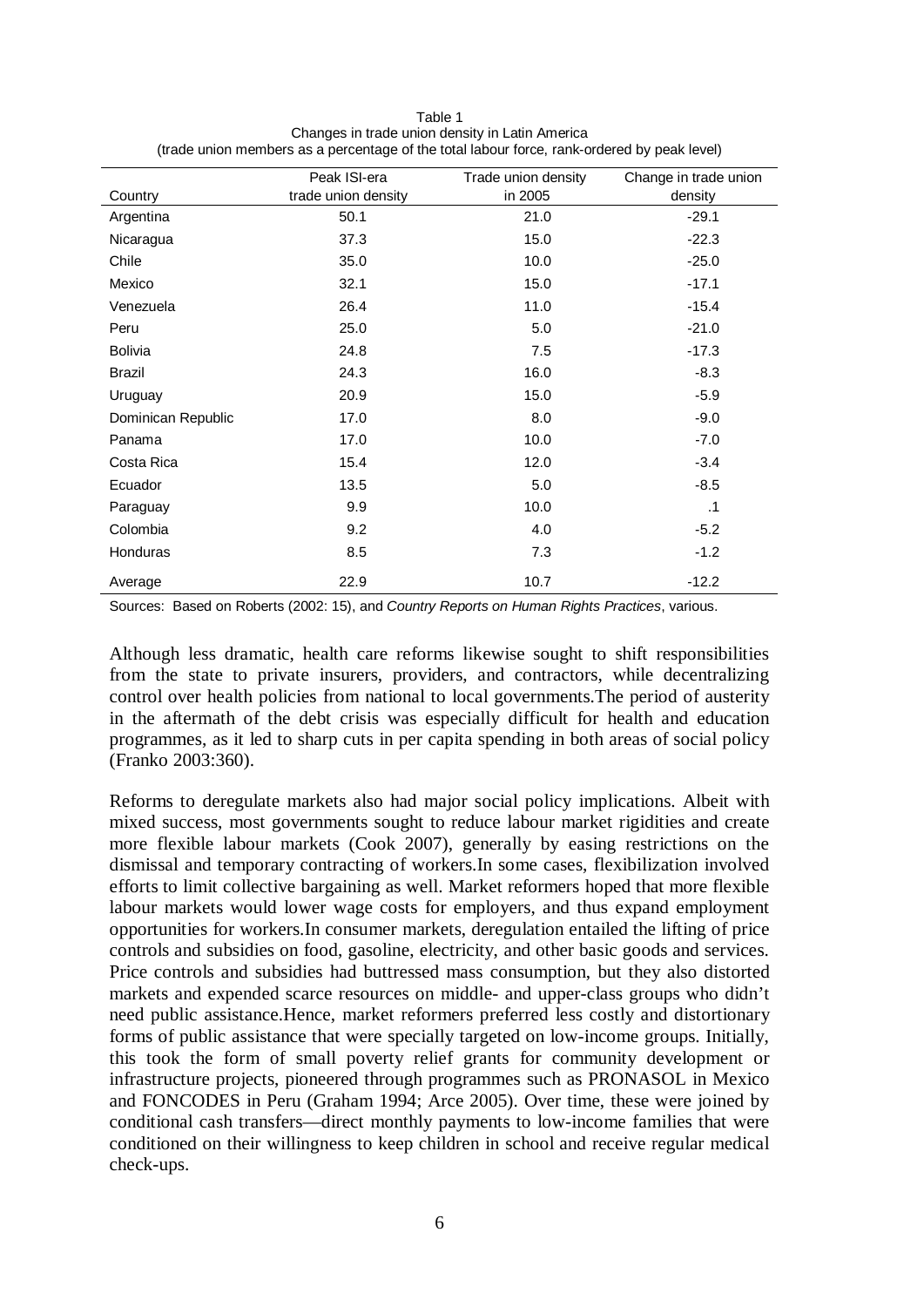These efforts to achieve greater economic growth and efficiency, however, did not suffice to alleviate Latin America's chronic problems with underemployment, poverty, and inequality.Indeed, these problems tended to worsen during the period of economic crisis and reform in the 1980s and 1990s, especially given the rise in informality and the increasingly segmented character of labour markets. Over the course of the 1980s, the number of people in the region living below the poverty line increased by nearly 65 million, from 135.9 million people in 1980 to 200.2 million in 1990. Much of this increase was not attributable to population growth, as the percentage of the population living below the poverty line rose from 35 to 41 per cent during this period,before gradually dropping back to 36 per cent in 1997 (Echeverria 2000).Similarly, the regionwide average Gini index of inequality rose from 48.9 to 53.7 in the 1980s and 1990s (see Cornia 2011).Patterns of income concentration were so powerful during the 'lost decade' of the 1980s that the bottom nine income deciles—that is, the bottom 90 per cent of the population—all lost relative income shares, while the top decile increased its share by 10.6 per cent (Londoño and Székely 2000: 105–6; see also Altimir 2008).

These regressive distributive outcomes reflected several different trends in the region, including labour informalization, wage compression, and skill-biased patterns of technological change that awarded premiums to more highly educated workers in a context of market liberalization (see López-Calva and Lustig 2010).Real industrial wages declined in the region by an average of 12.3 per cent in the 1980s, and even a modest recovery in the 1990s left them below the level of 1980.For those near the bottom of the income scale, the deterioration was even worse:the average real minimum wage declined by 31.6 per cent in the 1980s, and remained 30 per cent below the 1980 level in 1997 (ILO 1998: 43).To compound matters, many workers, especially in the informal sector, did not even make the legal minimum wage; indeed, over one-third of micro-enterprise workers received less than the legal minimum wage (ILO 1997: 15).To fully understand the precarious nature of employment, it should be noted that informalization was not simply a curse on the poor;an OECD study in four Latin American countries found that more than half of middle sector workers also laboured in the informal economy (OECD 2010:19), and most of them were excluded from social protection programmes.

Indeed, labour market segmentation and informalization combined with contributory social programmes to create a 'two-tiered' system of social protection that was driven by a 'vicious cycle'.As the OECD (2010: 19) stated, 'the majority of informal workers contribute irregularly, if at all, weakening those systems and providing insufficient support to those workers when they need it'.Consequently, social security systems did not provide old-age coverage for 81percent of micro-enterprise workers in Peru, 75 per cent in Colombia, 70 per cent in Brazil, and 64 per cent in Chile.The comparable figures for health care plans were 83 per cent in Colombia, 78 per cent in Peru, 70 per cent in Brazil, and 37 per cent in Chile (ILO 1997: 15).Not surprisingly, with incomes and social benefits so closely tied to individuals' precarious employment opportunities, unemployment consistently ranked first on the regionwide list of national concerns from 1995 to 2008 (Latinobarómetro 2010: 7).In the early years of the 2000s, Latinobarómetro consistently found that around 60 per cent of survey respondents reported having an adult member of their household who had been out of work in the previous 12 months.Clearly, low wages and the lack of secure employment were central elements of the 'social deficit' left by Latin America's new economic model.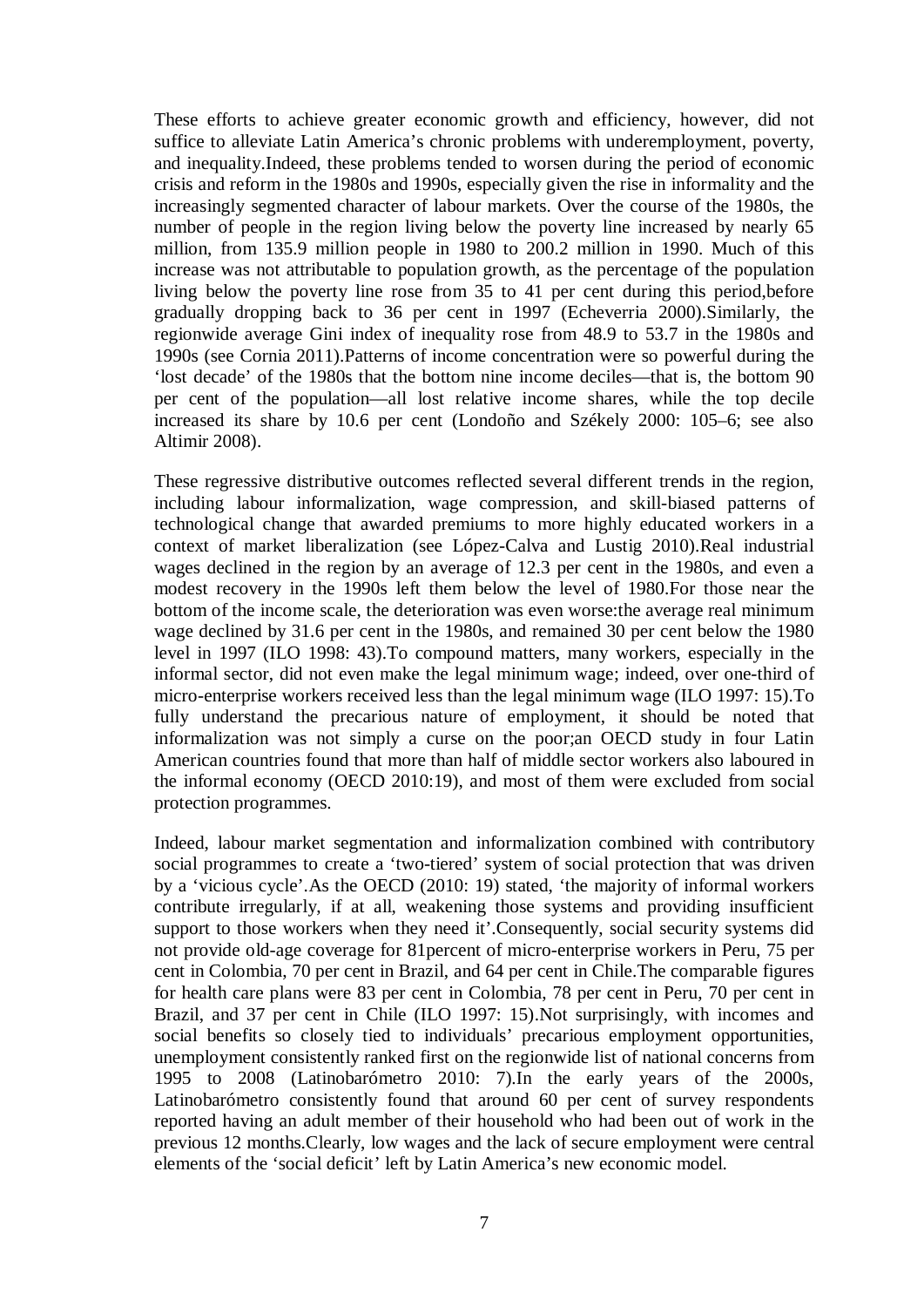## **4 Repoliticizing inequality:Latin America's 'Polanyian backlash'**

In the classic work of Karl Polanyi (1944), the spread of markets and the resulting commodification of social relations are expected to trigger a counter movement for social protection against market insecurities. Such reactions are far from automatic, however, and they vary widely in their timing, form, and political content.Although game-theoretic accounts assume that democratic competition in contexts of high inequality will produce popular majorities in favour of redistributive policies (Meltzer and Richard 1981;Acemoglu and Robinson 2006), any number of factors can prevent such majorities from forming.Consequently, the failure of market liberalization to resolve social problems of poverty, inequality, and underemployment did not mean that these problems would inevitably be turned into focal points of political contention, at least in the short term (Blofield and Luna 2011).

Indeed, the social and political actors who had historically politicized inequalities in Latin America were not well-positioned to do so during the period of economic adjustment.The organizational strength and mobilizational capacity of labour unions were in decline, and unions' political ties to states and parties had clearly eroded (see Levitsky 2003). Likewise, the political Left—in both its partisan/democratic and insurrectionary forms—was put on the defensive by the crisis and collapse of socialism in the Soviet bloc and the end of the cold war. And in one of the central paradoxes of the market reform process, many of the historic labour-based populist parties of the ISI era actually took the lead in dismantling ISI and imposing structural adjustment policies after the debt crisis. The PRI in Mexico, the Peronists in Argentina, MNR in Bolivia, and AD in Venezuela had deep historical commitments to organized labour and redistributive politics, but in contexts of inflationary pressures and tightening global market constraints, all imposed far-reaching market reforms that clashed with their established platforms and alienated many of their traditional constituencies (Murillo 2001).Other centre-left parties with weaker labour bases, such as PLN in Costa Rica and ID in Ecuador, also introduced 'neoliberalism by surprise' (Stokes 2001) through 'baitand-switch' tactics that turned their traditional platforms on their head.

In short, following the hyperinflationary debacles spawned by the debt crisis and heterodox stabilization policies in the mid-1980s, even the historic architects of state-led development and redistributive policies were embracing market liberalization by the end of the decade. Austerity and market efficiency—not social equity— dominated the political agenda. But if the 'Washington Consensus' for market liberalization was hegemonic among technocrats and policymakers, its reception was more nuanced within society at large.Indeed, election returns and public opinion surveys both demonstrated considerable ambivalence toward the free market development model. Although prominent market reformers like Menem in Argentina, Fujimori in Peru, and Cardoso in Brazil achieved re-election after stabilizing economies wracked by hyperinflation, the prevalence of 'bait-and-switch' patterns of reform demonstrated that many political leaders did not believe they could win elections by running on a platform calling for structural adjustment policies—that is, by truthfully divulging what they planned to do in public office.Such obfuscation and post-election policy switches posed obvious problems for democratic accountability (Stokes 2001).

As Baker (2010) shows, this political ambivalence was manifested in public opinion surveys as well. Latin American citizens did not necessarily consider the new economic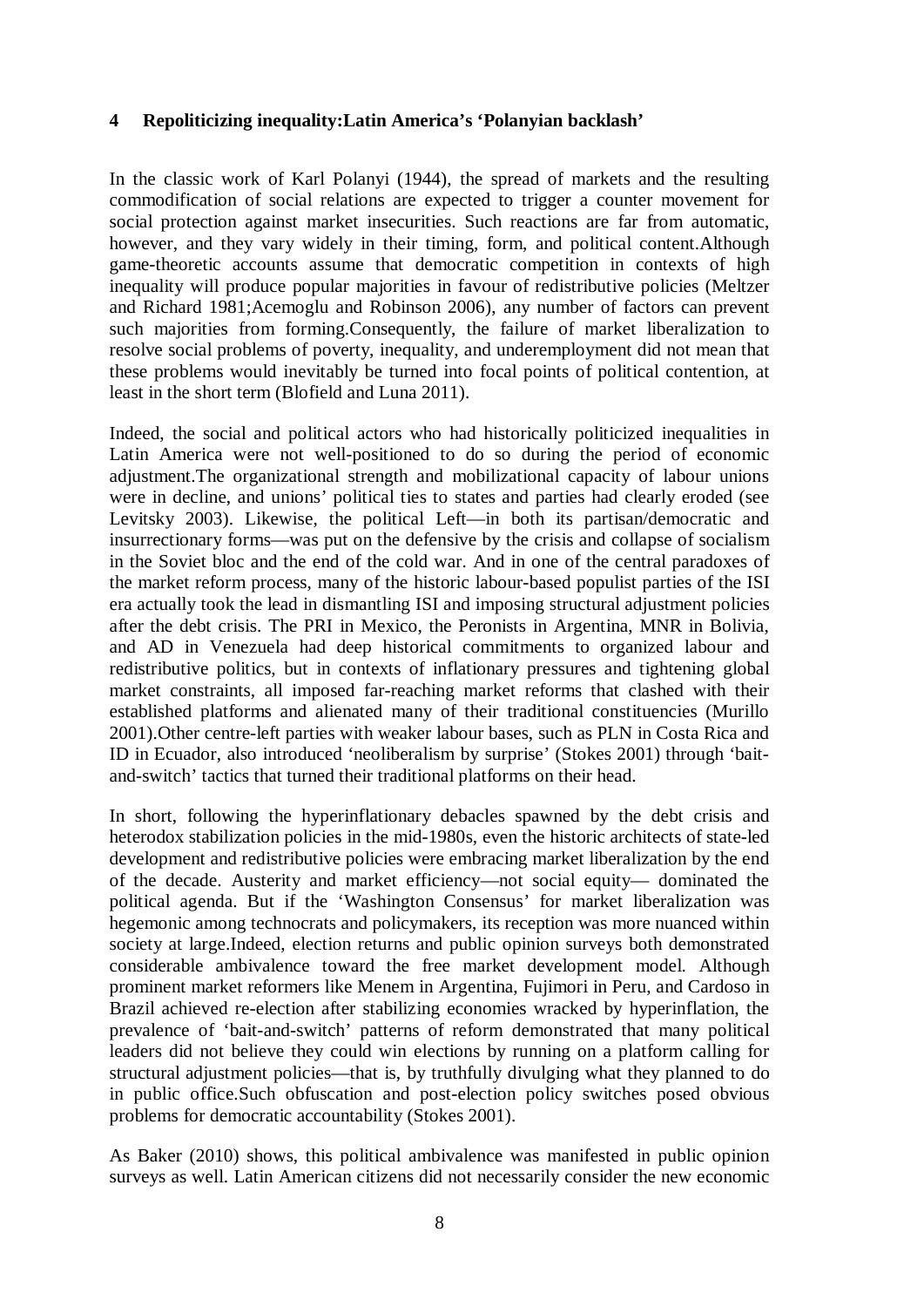model to be an undifferentiated whole; instead, they disaggregated the package of free market reforms into its separate components, some of which were more popular than others.Free trade, for example, was generally supported for giving consumers access to a broader range of low priced, high quality imported goods.Regionwide, an average of over 70 per cent of Latin Americans expressed support for free trade and the Free Trade Agreement of the Americas in the late 1990s (Baker 2003:425).Privatization policies, on the other hand, were considerably less popular, largely because they generated fears of higher prices for basic utilities like water, electricity, and telecommunications (even if they enhanced the quality or access to such services). Indeed, the percentage of survey respondents who said privatizations had benefited the country declined after the late 1990s, reaching a low of 21 per cent in 2003 before partially recovering as economic conditions improved (see Figure 1).1 Even though most citizens believed private enterprise was necessary for development, 71 per cent expressed dissatisfaction with the privatization of basic utilities (Latinobarómetro 2003: 57).

Figure 1 also shows that the percentage of survey respondents who believe a market economy is best for their country dropped from two-thirds to a little over half between 1998 and 2007.2 This is hardly a ringing endorsement, given the absence of any identifiable alternatives to a market economy in the post-cold war era. Discontent was more evident in the fact that satisfaction with the *performance* of the market economy



Figure 1 Support for Privatizations and a Market Economy, 1998-2007 (regional average)

Source: Compiled by author, based on Latinobarómetro (2007: 25-6).

1

<sup>1</sup> Figure 1 shows the combined average of survey respondents who either agree or strongly agree with the statement 'Privatizations of state enterprises have been beneficial for the country'.

<sup>&</sup>lt;sup>2</sup> The graph shows the combined average of survey respondents who either agree or strongly agree with the statement 'A market economy is best for the country'.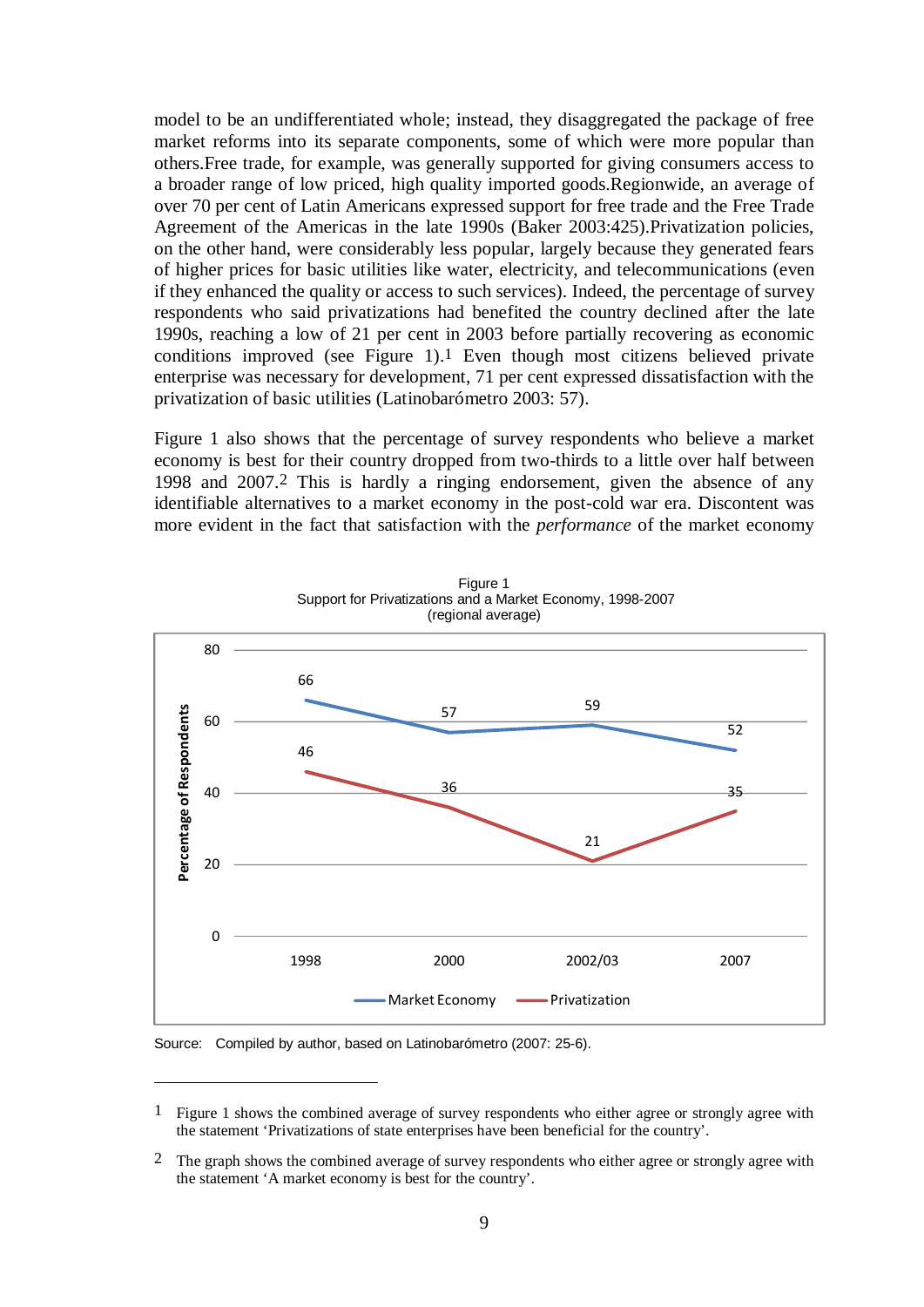reached as low as 16 per cent in 2003—during the final stages of the regional economic downturn that followed the Asian financial crisis—before tracking upward as a new commodity boom began in the middle of the decade (Latinobarómetro 2005: 63).

Clearly, the economic downturn at the end of the century helped pave the way for the series of leftist electoral victories that began in late 1998. Retrospective economic voting alone could produce an electoral swing to the left when conservatives are in power during a period of economic hardship, even in the absence of an ideological realignment to the left. Indeed, as Arnold and Samuels (2011: 33-35) demonstrate, there was no ideological realignment to the left in Latin America after 1998, at least in terms of individuals' ideological self-placements, which remained slightly to the right of centre in the aggregate. In short, Latin America did not turn left politically because more people came to identify as leftist; it turned left because many citizens who did not *identify* themselves as leftist nevertheless began to *vote* for leftist candidates and parties. And while this may have been attributable in part to retrospective, performance-based economic voting rather than prospective ideological voting, survey data suggest a more complex set of causal relationships—namely, that ideological self-placements significantly understate the prevalence of left-leaning attitudes and policy preferences in the electorate. These attitudes and policy preferences make the potential electoral base for leftist candidates and parties substantially larger than the core base of ideologicallycommitted leftist voters.

For example, a large majority of Latin American citizens—ranging from 75 to 85 per cent of survey respondents—say that the existing distribution of income in their country is unjust, with half of respondents saying it is 'very unjust' (see Figure 2).3 This



Figure 2 Public opinion towards income distribution in Latin America, 1997-2007 (regional average)

 $\overline{a}$ 

Source: Compiled by author, based on Latinobarómetro(2007: 36).

<sup>3</sup> The question asked 'Do you believe the distribution of income in your country is just?'.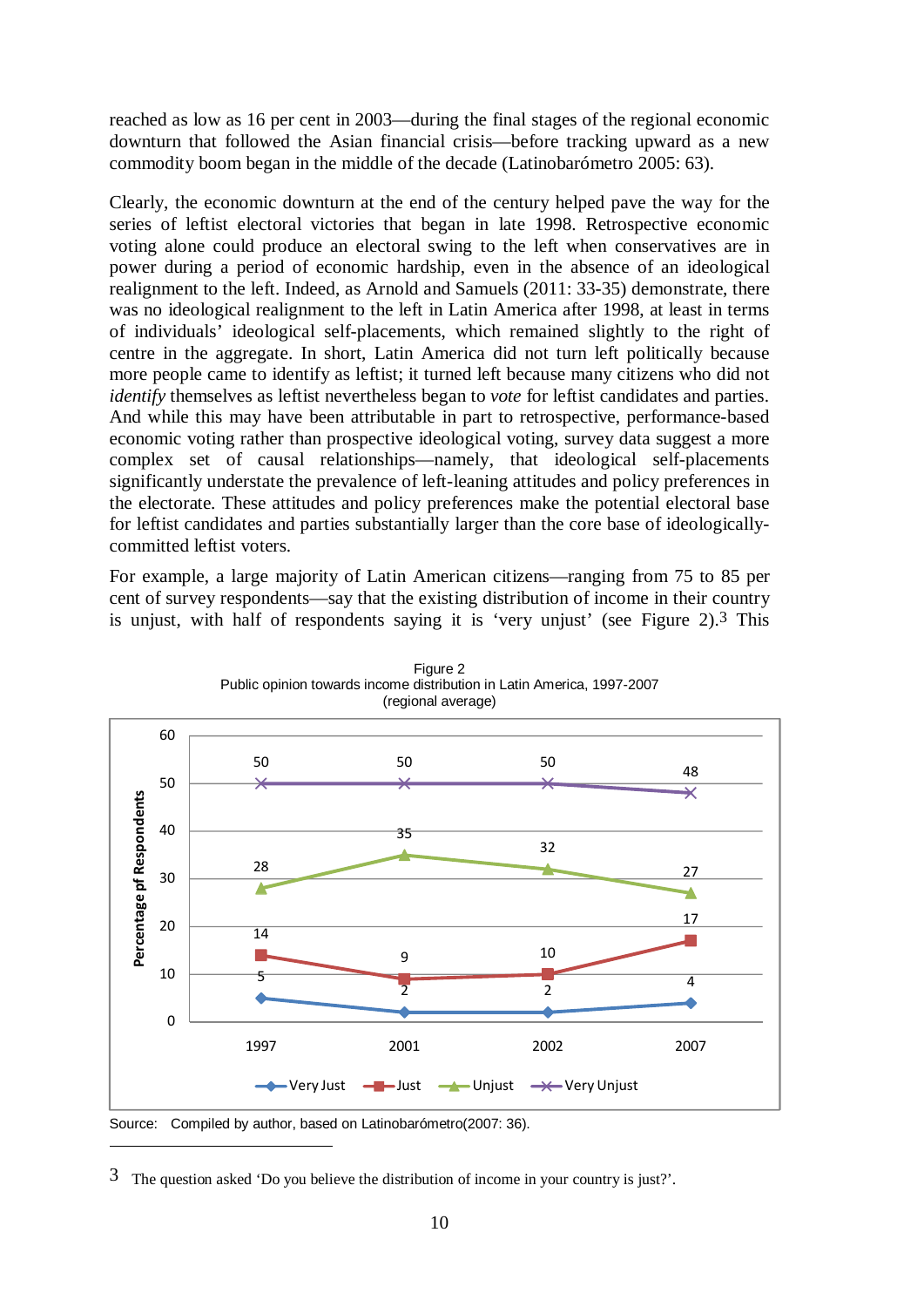suggests, as Meltzer and Richards' model would expect, that popular majorities could potentially be mobilized in support of redistributive policies.

Furthermore, public opinion surveys suggest that most citizens do in fact look to the state—more than to the market—to provide social welfare and serve as an engine of economic development. Indeed, surveys reveal stark differences between citizens in the US and Latin America on basic questions related to the role of the state in the economy, and they clearly demonstrate that decades of experimentation with free market reforms did not transform Latin Americans into committed neoliberals. To the contrary, they remained—or, perhaps, had become—highly statist in their basic economic orientations. As seen in Figure 3, a series of surveys conducted in 2008 by the Latin American Public Opinion Project at Vanderbilt University asked citizens throughout the Americas whether they thought the government or the private sector should own the most important enterprises and bear primary responsibility for creating jobs, providing health care services, and ensuring social wellbeing. In every area, sizable majorities in Latin America—in contrast to the United States—assigned primary responsibility to the state. The Washington consensus, it appears, did not extend to broader mass publics in the Latin American region, at least in the post-adjustment era.

Public opinion surveys also indicate that policy preferences became more statist after the mid-1990s as the electorate swung to the left, even if voters were not more inclined to identify themselves as leftist. As seen in Figure 4, support steadily grew between



Figure 3 Average support for state economic responsibilities in Latin America and the United States, 2008

Source: Calculated from Latin American Public Opinion Project, AmericasBarometer Insights, Nos. 1, 8, 16, and 50.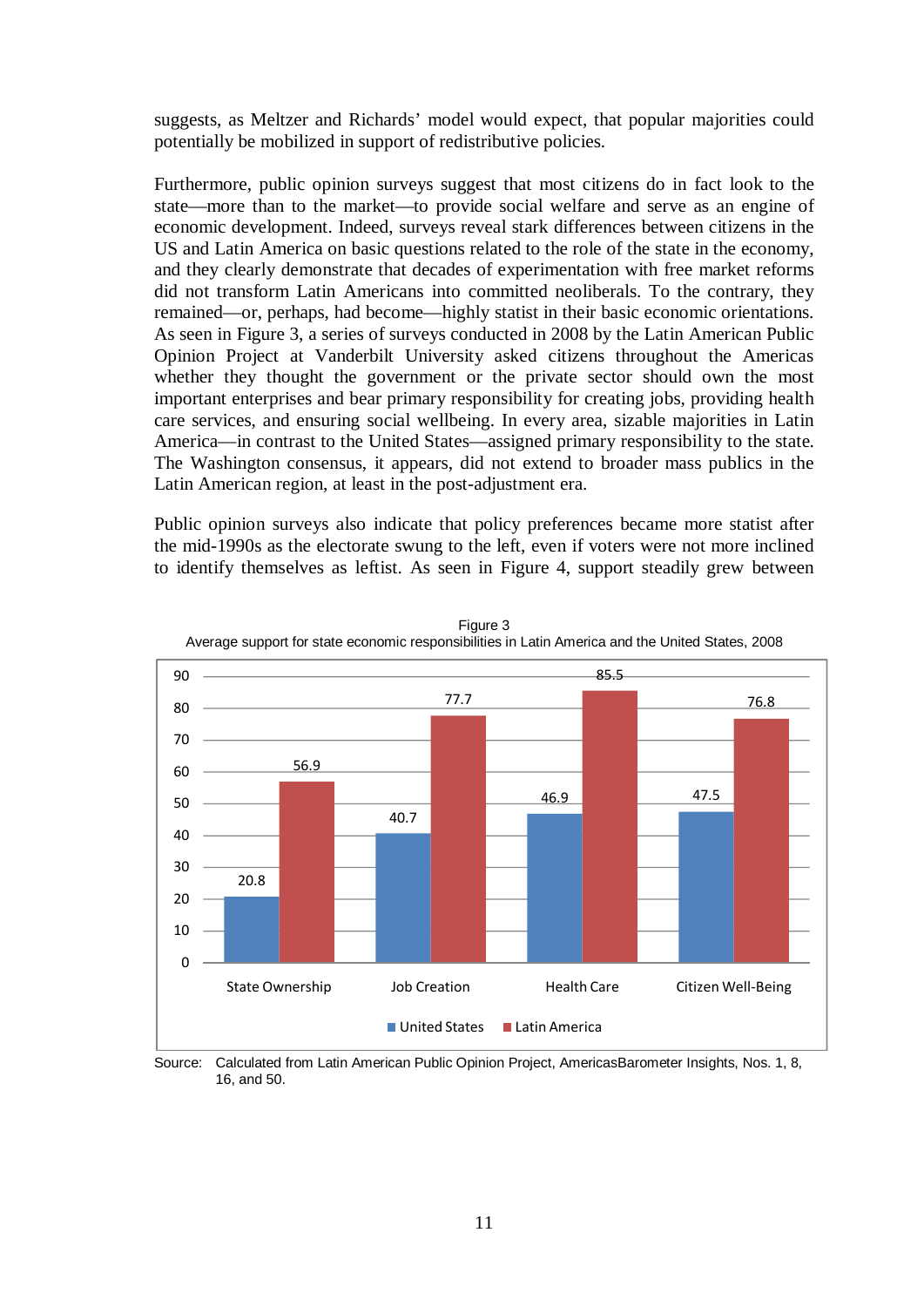

Figure 4

Source: Compiled by author, based on Latinobarómetro (2007: 32-3 and 2008: 38).



Figure 5 Preferences for state and private control over social and economic activities, 2008 (regional averages)

Source: Compiled by author, based on Latinobarómetro ( 2008: 38).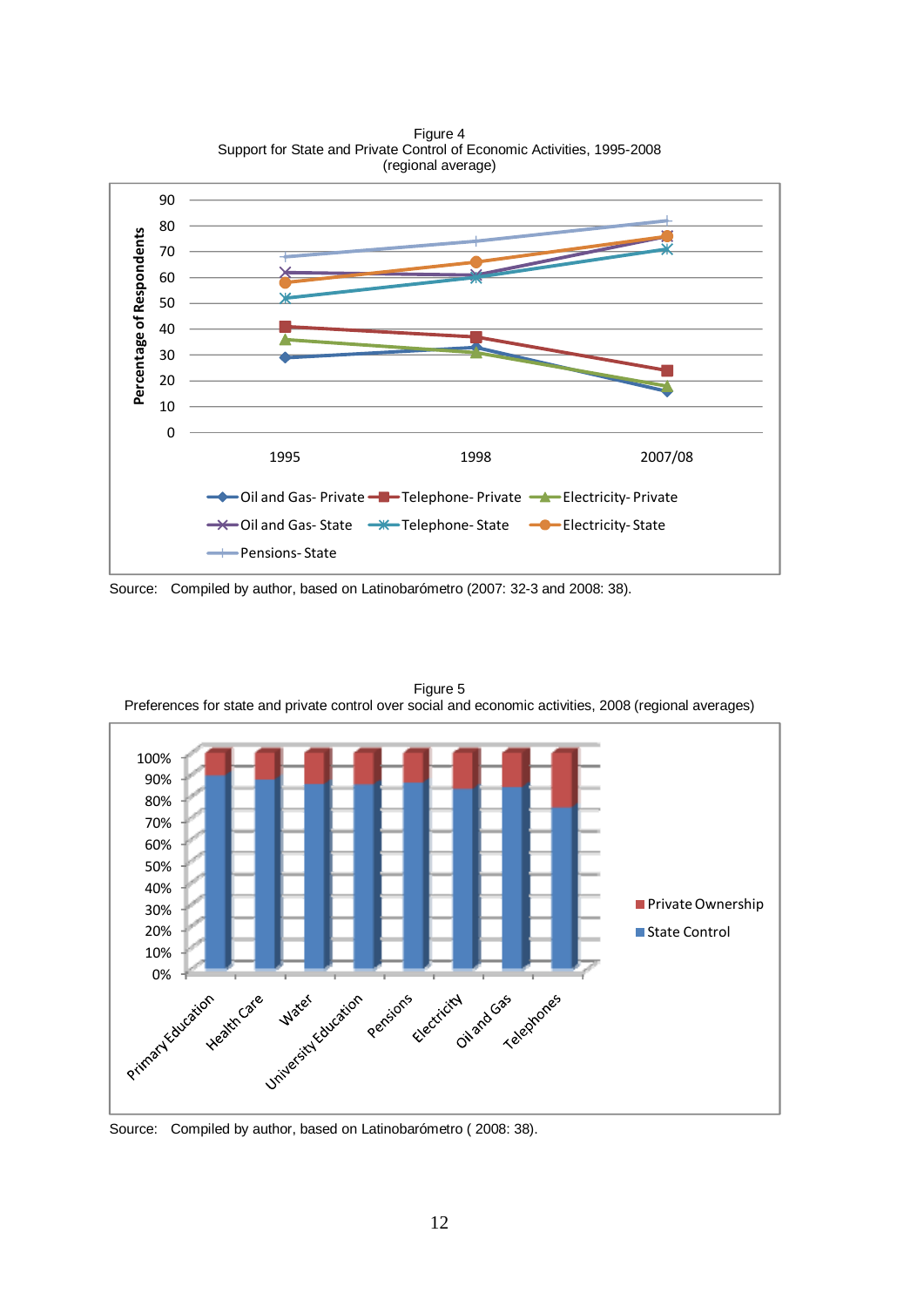1995 and 2008 for state control over pensions, oil and gas industries, and public utilities like telephones and electricity, while support for private ownership declined. By 2008, 80 per cent or more of survey respondents supported state control in these and other key areas of social and economic activities, excepting telephones, producing preference ratios for state over private control that generally exceeded 4:1 (see Figure 5).4 Preferences for state control were especially pronounced in the major social welfare spheres—namely, both primary and university education, health care, and pension systems.

Given this reservoir of support for vigorous state roles in economic and social welfare activities, it is hardly surprising that the region's political dynamics shifted in the postadjustment era as democratic regimes became increasingly consolidated and the scourge of hyperinflation was extinguished.Indeed, the Washington consensus was clearly placed on the political defensive by the late 1990s, when the spread of the Asian financial crisis demonstrated the vulnerability of the region's liberalized economies to global financial shocks and their recessionary sequels.

The economic downturn at the end of the century was paralleled by two major political shifts that clearly demarcated the post-adjustment era from the period of market liberalization, and ultimately stamped the character of Latin America's 'Polanyian backlash'.The first was the revival of popular mobilization and social protest in a number of countries, often with new collective actors—unemployed workers, indigenous groups, territorially-based community organizations, etc.—displacing trade unions at the forefront of popular mobilization (Yashar 2005;Silva 2009).Although austerity plans and structural adjustment policies had often been met by localized food riots and social protests (Walton and Seddon 1994), more powerful and widespread forms of social protest erupted in several countries in the post-adjustment era.

Whatever their timing, the most explosive patterns of social protest emerged in countries that had experienced bait-and-switch patterns of market reform and were thus left with no major institutionalized party of the Left to channel discontent with the process of liberalization—namely, Venezuela (the urban mass riots known as the *caracazo* that erupted after the adoption of market reforms in 1989), Ecuador (the indigenous movement and other popular mobilizations that contributed to the overthrow of three consecutive elected presidents between 1997 and 2005), Argentina (the *piquetero* movement of unemployed workers that triggered broader mass protests and forced the resignation of the government in 2001), and Bolivia (a convergence of indigenous, community, and class-based popular protests against water privatization and gas exports that culminated in the overthrow of two presidents in 2003 and 2005).

Mass social protest may have been a visible manifestation of Polanyi's double movement, especially when it brought down governments, but it was not the most prevalent one.In most of the region, demands for social inclusion were channelled into electoral politics, producing the second major political shift of the post-adjustment era: the strengthening of leftist political alternatives, including the unprecedented election of 15 different left-leaning presidents in 11 countries between 1998 and 2011 (see Levitsky and Roberts 2011).Although the 'left turn' began at the municipal level, with leftist

<u>.</u>

<sup>4</sup> The questions asked respondents to identify which economic activities 'should be primarily in the hands of the state, and which should be primarily in the hands of the private sector'.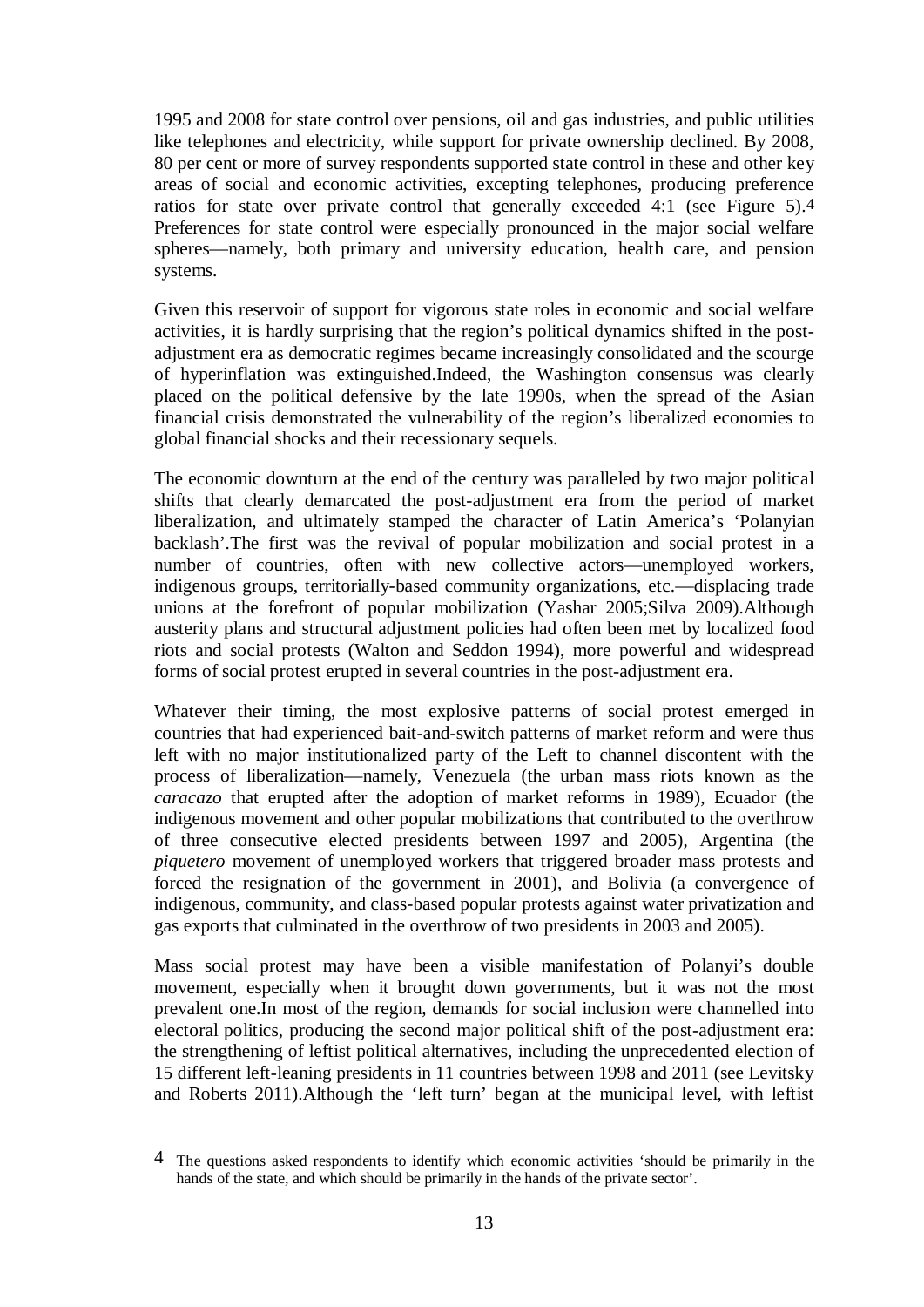victories in major urban metropolitan centres in the 1980s and 1990s (Chávez and Goldfrank 2004), it did not get underway at national levels until the victory of Hugo Chávez in Venezuela in 1998. But if the 'left turn' was rooted in similar demands for social inclusion, it took a number of distinct political forms, some more institutionalized than others.One pattern existed in several aforementioned cases of bait-and-switch market liberalization—Venezuela, Ecuador, and Bolivia—where mass protests culminated in party system breakdowns.In these countries, societal resistance to market liberalization outflanked party systems on the left; that is, it was channelled outside of and in opposition to established party organizations, leading to the rise of new populist or movement lefts that captured state power and quickly set out to rewrite national constitutions and refound democratic regimes.As discussed below, the post-adjustment 'left turn' in these countries was associated with significant departures from market orthodoxy in both macroeconomic and social policies, in part because of the political weakness of centrist and conservative opposition parties (Weyland, Madrid, and Hunter 2010).

A very different type of 'left turn' occurred in countries where a conservative military regime (Chile) or political parties (Uruguay, Brazil, and El Salvador) led the process of market reform and a major party of the left remained in opposition.These countries avoided the eruption of mass protest movements in the immediate post-adjustment period, in part because claims for social inclusion could be channelled into institutionalized partisan outlets on the left. Consequently, established leftist parties the Socialists in Chile, the PT in Brazil, the *Frente Amplio* in Uruguay, and the FMLN in El Salvador—gradually strengthened and eventually took power in all four countries.They governed, however, in contexts of increasingly consolidated democratic regimes with established centrist or conservative opposition parties that placed significant institutional checks on the ability of the left to break with market orthodoxy (Flores-Macías 2012).The implications of these different types of 'left turns' for redistributive policies in the post-adjustment period are analysed below.

#### **5 Redistributive policies and declining inequalities in the post-adjustment era**

As several studies have shown (López-Calva and Lustig 2010; ECLAC 2010: 173;Matorano and Cornia 2010), Gini coefficients of income inequality declined in most Latin American countries between 2002 and 2010, a period marked by recovery from the post-1998 regional recession and the beginning of a prolonged commodity export boom.Although inequalities deepened in a number of countries during periods of conservative rule (particularly Costa Rica, Honduras, and Nicaragua), and sharply declined under leftist government in several other countries (especially Argentina, Brazil, Ecuador, and Venezuela), the broader regional pattern demonstrated that equity gains were hardly exclusive to governments of the left (see Table 2). Indeed, countries that experienced net declines in inequalitywere governed by diverse administrations of the left, centre, and right, including non-leftist governments in Colombia, Mexico, Peru, Paraguay, El Salvador, Guatemala, and Panama. Clearly, then, there was no strict correspondence between declining inequality and either the ideological profile of national governments or any specific set of redistributive policy initiatives.This finding lends support to the argument of López-Calva and Lustig (2010: 11-16) that declining inequality is attributable in part to the levelling-off of the skill premium associated with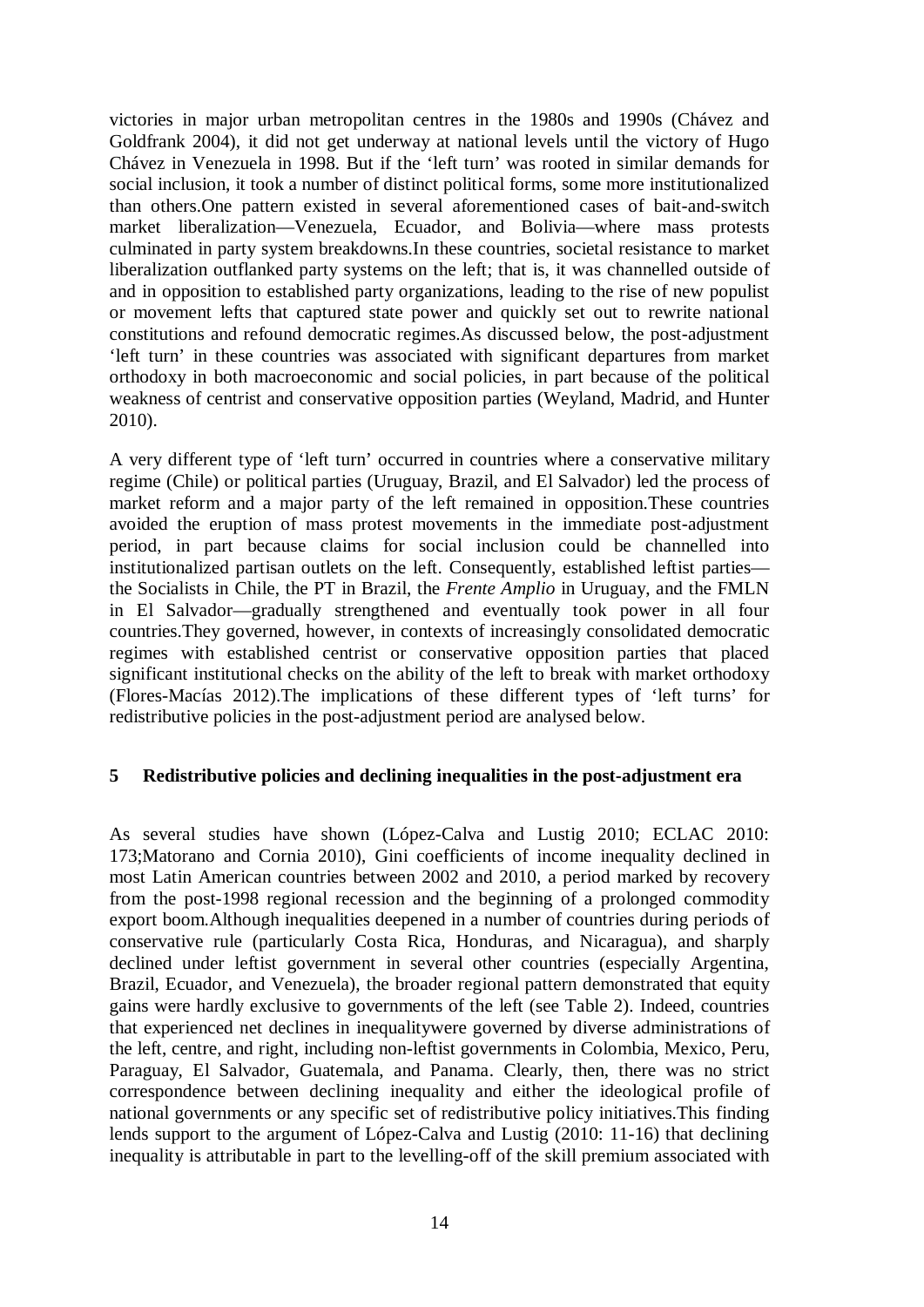| (depending on the latest available data) |                                                                                 |                                                    |                                                                                     |  |  |
|------------------------------------------|---------------------------------------------------------------------------------|----------------------------------------------------|-------------------------------------------------------------------------------------|--|--|
| Country                                  | Ideological profile of<br>governing party (years with<br>available Gini scores) | Change in Gini index<br>under governing<br>parties | Change in Gini index<br>between 2002 & latest<br>available year (in<br>parentheses) |  |  |
| Argentina                                | Centrist (2000-03)<br>Centre-left (2003-10)                                     | $+2.40$<br>$-8.58$                                 | $-9.05(2010)$                                                                       |  |  |
| <b>Bolivia</b>                           | Centre-right (2000-06)<br>Left (2006-08)                                        | $-1.90$<br>$-.53$                                  | $-4.21(2008)$                                                                       |  |  |
| <b>Brazil</b>                            | Centrist (2000-03)<br>Centre-left (2003-09)                                     | $-.40$<br>$-3.86$                                  | $-4.56(2009)$                                                                       |  |  |
| Chile                                    | Centre-left (2000-09)                                                           | $-3.26$                                            | $-2.62(2009)$                                                                       |  |  |
| Colombia                                 | Right (2000-2010)                                                               | $-1.78$                                            | $-3.27(2010)$                                                                       |  |  |
| Costa Rica                               | Centre-right (2000-06)<br>Centrist (2006-09)                                    | $+2.90$<br>$+1.51$                                 | $+0.37(2009)$                                                                       |  |  |
| Dominican Republic                       | Centre-left (2000-04)<br>Centrist (2004-10)                                     | 0.00<br>$-4.71$                                    | $-2.83(2009)$                                                                       |  |  |
| Ecuador                                  | Centrist (2000-07)<br>Left (2007-10)                                            | $-2.10$<br>$-5.01$                                 | $-5.62(2010)$                                                                       |  |  |
| El Salvador                              | Right (2000-09)<br>Left (2009-)                                                 | $-3.83$<br>-                                       | $-4.16(2009)$                                                                       |  |  |
| Guatemala                                | Right (2000-08)<br>Centrist (2008-)                                             | $-3.86$<br>—                                       | $-3.86(2008)$                                                                       |  |  |
| Honduras                                 | Right (2000-06)<br>Centrist (2006-09)                                           | $+2.20$<br>$-1.70$                                 | $-1.38(2009)$                                                                       |  |  |
| Mexico                                   | Centre-right (2000-10)                                                          | $-6.49$                                            | $-3.72(2010)$                                                                       |  |  |
| Nicaragua                                | Right (2000-07)<br>Left (2007-08)                                               | $+2.10$<br>$-0.03$                                 | $+ 2.05(2008)$                                                                      |  |  |
| Panama                                   | Centre-right (2000-10)                                                          | $-4.55$                                            | $-4.50(2010)$                                                                       |  |  |
| Paraguay                                 | Right (2000-08)<br>Centre-left (2008-10)                                        | $-4.30$<br>$+.1$                                   | $-4.21(2010)$                                                                       |  |  |
| Peru                                     | Centrist (2000-10)                                                              | $-5.86$                                            | $-7.50(2010)$                                                                       |  |  |
| Uruguay                                  | Centre-Right (2000-05)<br>Centre-Left (2005-10)                                 | $+.60$<br>$+.70$                                   | $-1.34(2010)$                                                                       |  |  |
| Venezuela                                | Left (2000-2008)                                                                | $-3.78$                                            | $-7.05(2008)$                                                                       |  |  |
| Average                                  |                                                                                 |                                                    | $-3.75$                                                                             |  |  |

education, and to other market forces that have augmented the income shares of middle class groups and the poor.

> Table 2 Inequality trends by the ideological profile of governing parties, 2000-2010

Note: Governing parties are coded by the author.

Source: For changes in the Gini index, see www.sedlac.econo.unlp.edu.ar/esp/estadisticas.php and Martorano and Cornia (2011).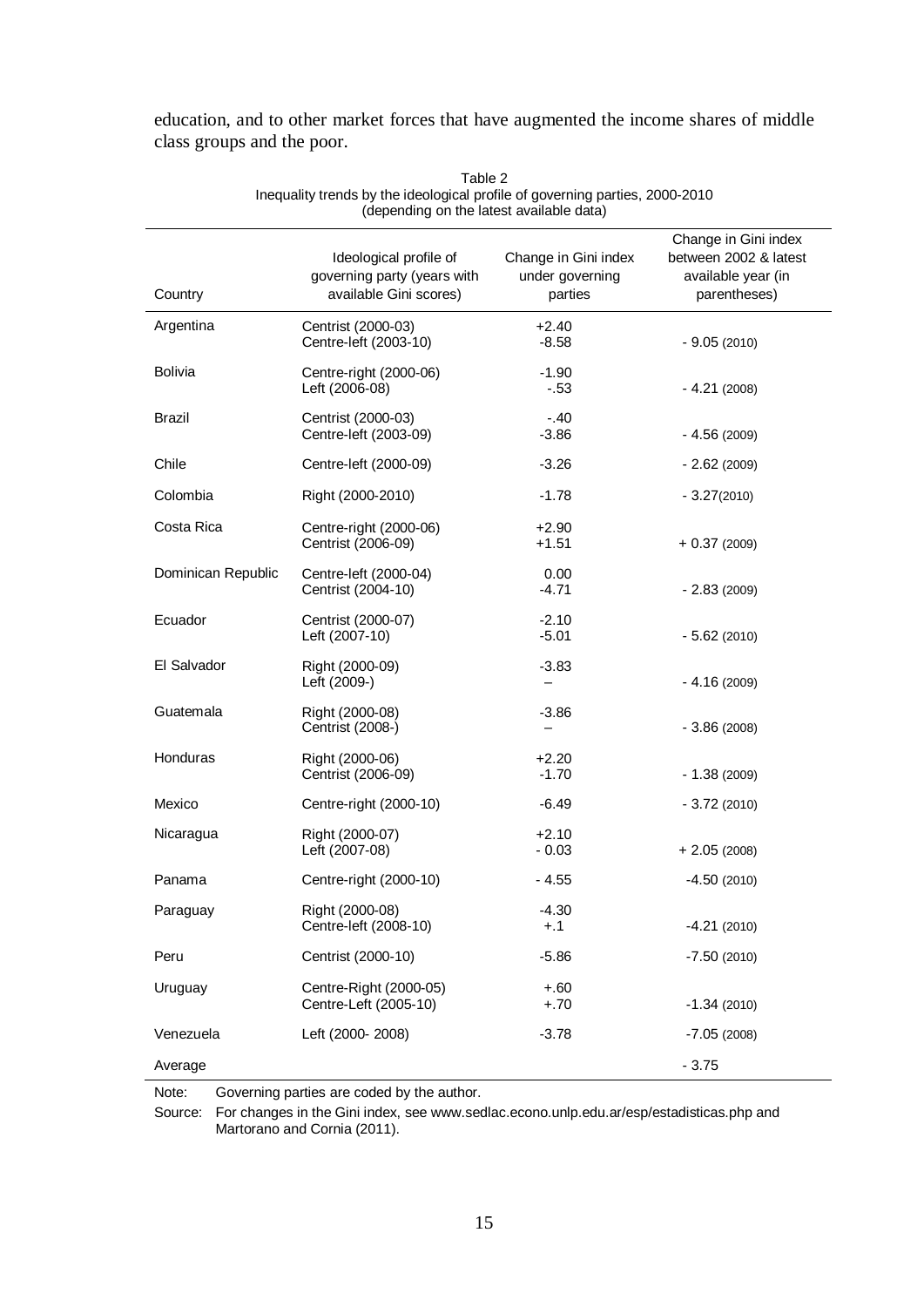Market forces alone, however, clearly do not account for the broad-based decline in income inequality registered across the region. A diverse array of redistributive policies have been adopted in many countries, by governments of varied ideological dispositions, suggesting that the institutionalization of democratic competition in a postadjustment era of relative economic stability has induced governments to respond to demands for social inclusion. In short, the existence of widespread social exclusion under universal rights of democratic citizenship is an unstable equilibrium; the suppression of redistributive politics during the period of economic adjustment in the 1980s and 90s was not destined to last, and a new politics of inequality has risen to the forefront of the policy agenda.

Even in countries where leftist alternatives have not captured executive office, they have been strengthened as political contenders, creating additional pressure on conservative governments to pay greater attention to the social deficits of the market model. Although conservative governments, in contrast to those on the left, have generally not supported sharp increases in minimum wages (see Cornia 2011), they have adopted other measures to address social needs. In Mexico, for example, a moderate decline in inequality has been associated with changes in the composition and skill upgrading of the workforce, but it is also attributable to concrete policy changes under conservative administrations of both the PRI and the PAN—that were designed to reallocate resources and enhance the market opportunities of low-income sectors. Government spending on public education was redirected from the secondary and tertiary levels to the primary level, enhancing the skill set of low-income workers, while spending on health and nutrition programmes also became more progressive. Crucially, the government also launched a conditional cash transfer programme in 1997 that provides direct income supplements for needy families, along with an array of education, health, and nutrition benefits (Esquivel, Lustig, and Scott 2010).

Conservative administrations also reformed Colombia's health care system in the 1990s by combining partial privatization with publicly-subsidized health insurance for the poor.This effort 'to strike a balance between economic efficiency and social equity' (Weyland 2006: 184) became influential elsewhere in the region, as it offered an alternative to Chile's more market-driven health care model inherited from the Pinochet regime.

National governments of both the centre and left have played a significant role in the reduction of inequalities in Brazil, historically among Latin America's most stratified societies. Conditional cash transfers to poor families were an innovation of state-level (mostly leftist PT) governments, but they were transformed into national-level programmes under the centrist administration of Fernando Henrique Cardoso, then consolidated into the *Bolsa Familia* and significantly expanded after Lula captured the presidency for the PT in 2002.The rapid expansion of *Bolsa Familia* was instrumental to Lula's re-election in 2006, when he dramatically increased his share of the vote in poverty-stricken northern and northeastern states where the PT was traditionally weak (Hunter and Power 2007).By 2006, over 11 million households with some 46 million people—approximately one-quarter of the Brazilian population—were receiving monthly grants of US\$7-45, depending on the number of school age children (Lindert et al. 2007: 17).As stated by Hunter (2011: 316), 'upwards of two-thirds of recipients are extremely poor'. most of them living on less than a dollar a day, which meant that basic grants 'could more than double the household income of a family living in extreme poverty'.Although *Bolsa Familia* made a significant contribution to the reduction of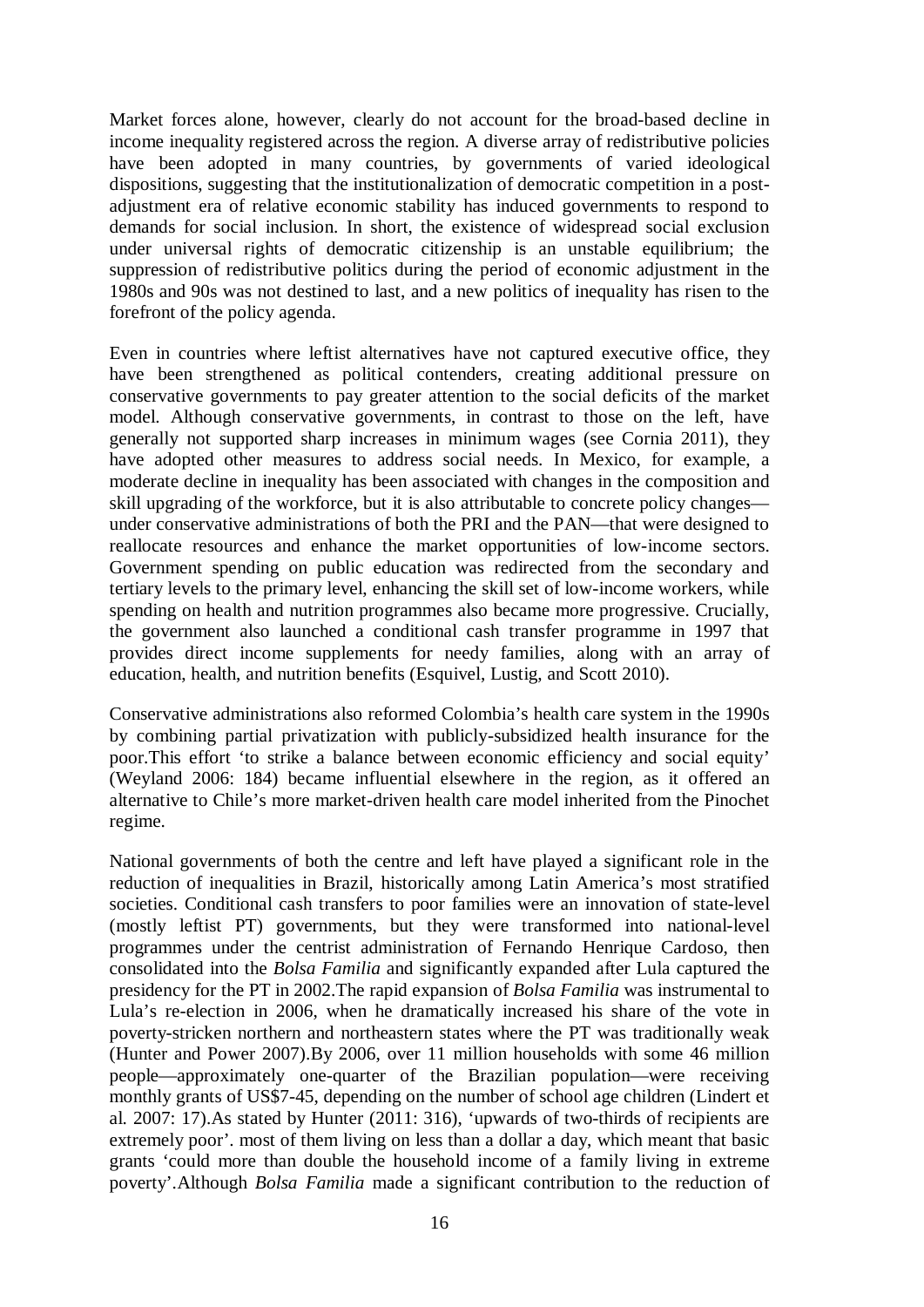both poverty and inequality in Brazil, its net costs were relatively modest. The programme accounted for less than 0.4 percent of GDP and a mere 3 percent of public transfers—a fraction of the cost of Brazil's regressive social security system, which cost over 10 percent of GDP and accounted for 95 percent of public transfers (Lindert et al. 2007:Barros et al. 2010:147).Other social policies also played a significant role in reducing inequality in Brazil—in particular, policies begun under Cardoso to expand access to education, and a steady rise in the real minimum wage that occurred under Lula (which, given indexing, also led to increases in social security and other payments) (see Barros et al. 2010).

To be sure, initiatives like *Bolsa Familia,* expanded education, and higher minimum wages are a far cry from the more radical kinds of redistributive measures the PT had long advocated when it was in opposition.Indeed, they largely built on and expanded the social programmes that Lula inherited from Cardoso. Deeper structural reforms, such as the PT's commitment to land redistribution, were largely shelved after Lula took office, as the government did not want to disrupt a booming agri-business sector or provoke business groups by challenging property relations. Likewise, the Lula government remained relatively orthodox in its fiscal, monetary and trade policies, abandoning the PT's early socialist rhetoric for a cautious strategy of redressing inequalities through social policies that strengthened the safety net around a market economy.

The policy implications of Brazil's left turn, then, were similar to those in Chile and Uruguay, where institutionalized parties of the left also came into power in the postadjustment era after conservative-led patterns of market reform.In both countries, leftist governments combined macroeconomic orthodoxy with social policies that were designed to redistribute income and expand social citizenship rights.In Chile, the Socialist-led government of Ricardo Lagos (2000-06) implemented an ambitious public health care programme that provided universal coverage for a broad range of medical problems.Lagos also launched a conditional cash transfer programme aimed at the 225,000 poorest Chileans, as well as jobs training and unemployment insurance programmes. His successor, Michelle Bachelet (2006-10), expanded the public health programme to cover additional medical conditions, and promoted kindergarten, preschool, and day care programmes in low-income communities.Both socialist presidents continued the policy of their centre-left coalition government to raise the minimum wage on an annual basis.

More dramatically, Bachelet began a partial reversal of Chile's highly-touted but deeply segmented privatized pension system.With its emphasis on individual capitalization, Chile's pension system failed to provide adequate coverage for many low-income, informal, and female workers, especially those who had been out of the workforce for extended periods of time due to unemployment or family responsibilities.Forty percent of workers failed to contribute regularly to the private pension funds, and given unequal individual contributions, benefit levels varied widely (Pribble and Huber 2011: 121).Bachelet thus created a basic universal pension that was available to all Chileans in the bottom 60 percent of the income scale.In part due to well-entrenched conservative opposition in the congress, however, Lagos and Bachelet made only modest headway in raising Chile's very low levels of taxation, reforming a Pinochet-era labour code that limited unionization and collective bargaining rights, or reducing egregious inequalities in the funding and quality of private and public schools.The latter set of inequalities sparked a vibrant student movement that emerged under Bachelet and then spearheaded mass protests against the administration of her conservative successor, Sebastian Piñera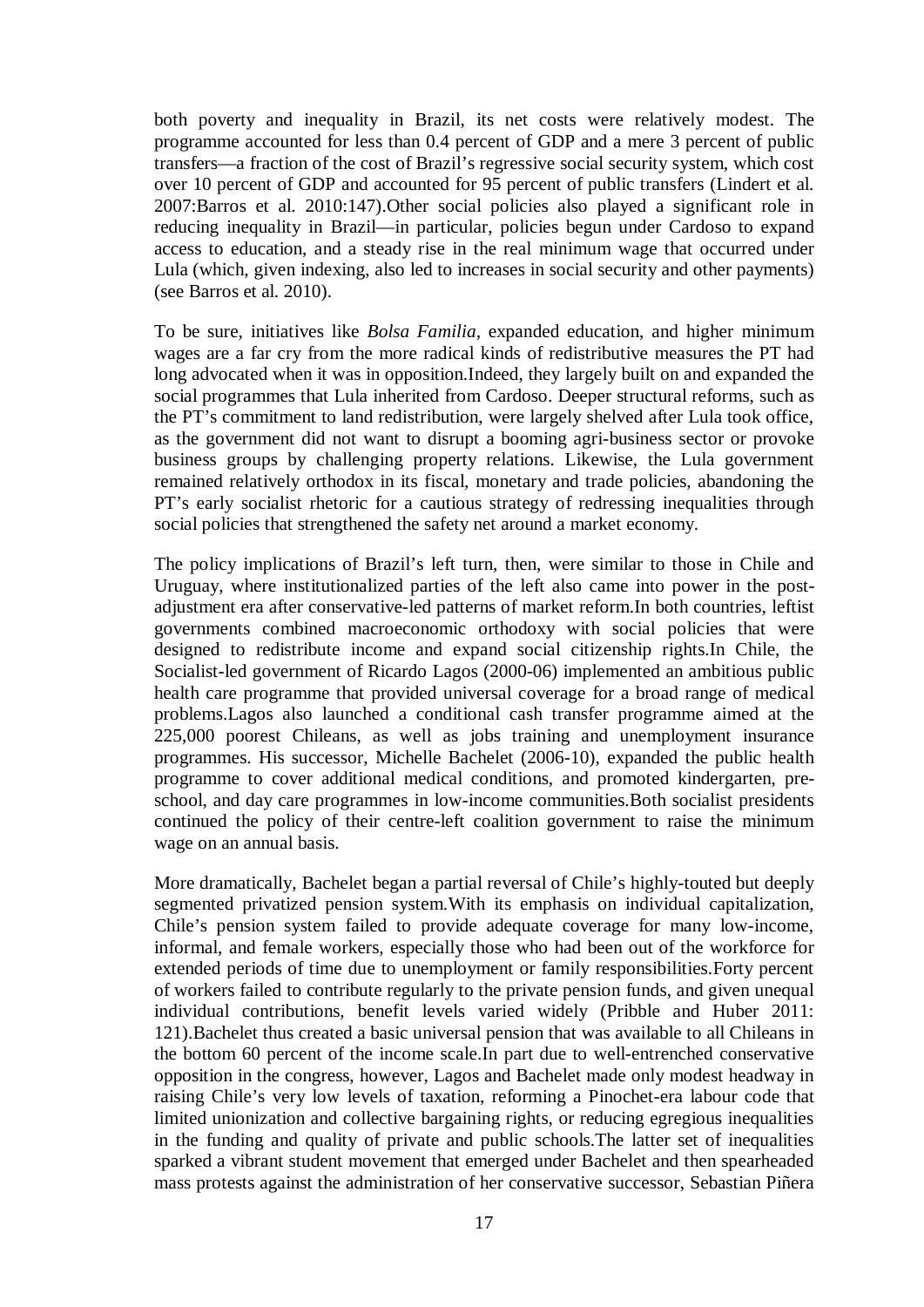(to date, the first conservative to replace a leftist president during Latin America's contemporary 'left turn').Given these strengthening societal pressures, and growing signs of disillusionment with the political establishment, Piñera has shown little inclination to reverse the social reforms of his leftist predecessors.

Similarly, the leftist government of the *Frente Amplio (*Broad Front, or FA) in Uruguay led by Tabaré Vázquez (2004-09) and the left-leaning Peronist governments of Nestor Kirchner and Cristina Fernández de Kirchner in Argentina (2003-) combined targeted poverty-relief programmes with other social policies grounded in more universalistic principles. Both governments increased minimum wages and family allowances, expanded public health and pension programmes, and encouraged forms of collective bargaining that helped to re-invigorate labour movements (Pribble and Huber 2011; Lanzaro 2011; Etchemendy and Garay 2011). Argentina also adopted ambitious public works and micro-enterprise support programmes in an effort to lower unemployment.

These experiences demonstrate that there is significant social policy latitude to address problems of poverty and inequality even with the macroeconomic constraints of relatively orthodox fiscal, monetary, and trade policies.In Venezuela, Ecuador, and Bolivia, however—where new populist or leftist movements came into power in contexts of party system breakdowns—redistributive policies were embedded in more decisive breaks with macroeconomic orthodoxy.Venezuela, where the Chávez government openly advocates 'socialism for the  $21<sup>st</sup>$ century'. has clearly moved the furthest towards restoring a statist model of development and large-scale redistributive policies, including changes in property relations.The Chávez government has tightened state control over the national oil industry, nationalized a number of other industries, redistributed land, encouraged the formation of production and service cooperatives, imposed price and exchange controls, and redirected massive oil rents towards a broad range of social programmes, or 'missions'.The most important of these missions have placed health clinics in poor communities, expanded access to education, and created new local markets with heavily subsidized food products.The government has also spawned a plethora of grassroots communal organizations to plan land and water use and oversee local infrastructure projects (Hawkins 2010).

In short, Latin America's 'left turn' clearly has not spawned a singular 'model' of social and economic development that could be counterposed to that of neoliberalism. Instead, it offers a diverse array of policy tools for tackling social problems of poverty and unemployment, and these can be bundled together into a number of different packages.Some of these policy packages are compatible with neoliberal macroeconomic orthodoxy, whereas others clearly break with it.And whereas some rely heavily on the means-tested targeting of benefits on families living below the poverty line, others combine targeting in some policy spheres with more universalistic benefits packages in others.

Latin America's emerging social policy regimes, therefore, go well beyond the residual welfare states of pure neoliberal models, even if they fall short of social democratic welfare states with their universal recognition of expansive social citizenship rights. Progress towards universalism would clearly require significant increases in taxation, which remains strikingly low in the region in a global comparative perspective, even controlling for GDP per capita. Although the average regional level of taxation increased from 12.8 percent of GDP in 1990 to 18.4 percent in 2008 (ECLAC 2010: 228), more substantial increases would be sure to trigger political and business sector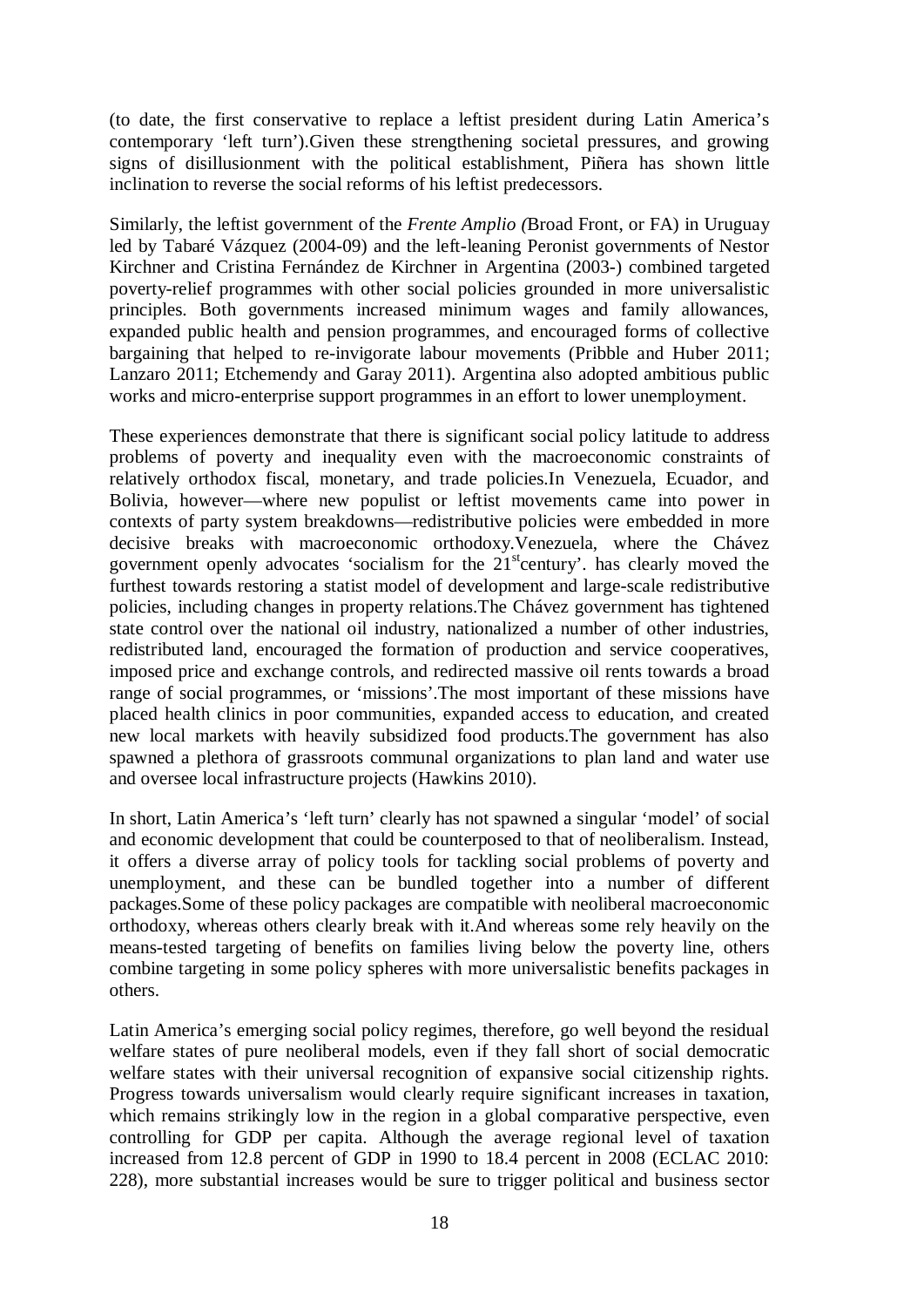opposition, as the Chilean case amply demonstrates. The political battlegrounds of the future, and the tenuous political consensus supporting limited poverty-relief and redistributive measures, are likely to hinge on issues of taxation and levels of public transfers, especially if global financial turmoil cuts into the revenues made available by the post-2003 commodity export boom.The recent Latin American experience demonstrates that equity gains can be made in a context of sustained macroeconomic expansion; whether such gains can be sustained in a period of austerity is yet to be determined.

#### **6 Conclusion**

Declining levels of inequality registered in most Latin American countries during the first decade of the twenty-first century coincided with a basic shift in the political and economic landscape—a shift from the politics of market-based structural adjustment to a new, post-adjustment era in which democratic competition has repoliticized social inequalities and placed redistributive policies at the forefront of the political agenda. Although new leftist governments have increased the salience of redistributive politics and adopted innovative social welfare reforms, the renewed attention placed on social problems is hardly the exclusive preserve of the left.With heightened electoral competition from the left and widespread public sentiments for an active state role in the provision of social welfare, conservative governments have also taken significant steps to address the needs of low-income groups.Consequently, the institutionalization of electoral competition in contexts of egregious social and economic inequalities appears to be producing new forms of democratic accountability, as parties and governments of diverse ideological profiles struggle to respond to popular demands for equity and social inclusion. The historic tensions between universal rights of democratic citizenship and *de facto* social exclusion continue to exist, but they have clearly given rise to new political expressions and policy outputs in Latin America's post-adjustment era.

#### **References**

- Acemoglu, D., and J. A. Robinson (2006).*Economic Origins of Dictatorship and Democracy*. New York: Cambridge University Press.
- Altimir, O. (2008). 'Distribución del Ingreso e Incidencia de la Pobreza a lo Largo del Ajuste'.*Revista de la CEPAL*, 96 (December): 95–119.
- Arce, M. (2005).*Market Reform in Society:Post-Crisis Politics and Economic Change in Authoritarian Peru*.University Park, PA:Pennsylvania State University Press.
- Arnold, J. R., and D. J. Samuels (2011). 'Evidence from Public Opinion'. In S. Levitsky and K. M. Roberts (eds),*The Resurgence of the Latin American Left*.Baltimore:Johns Hopkins University Press, 31–51.
- Baker, A. (2003). 'Why Is Trade Reform so Popular in Latin America?A Consumption-Based Theory of Trade Policy Preferences'. *World Politics*, 55(3):423–55.
- Baker, A. (2010).*The Market and the Masses in Latin America:Policy Reform and Consumption in Liberalizing Economies*.New York:Cambridge University Press.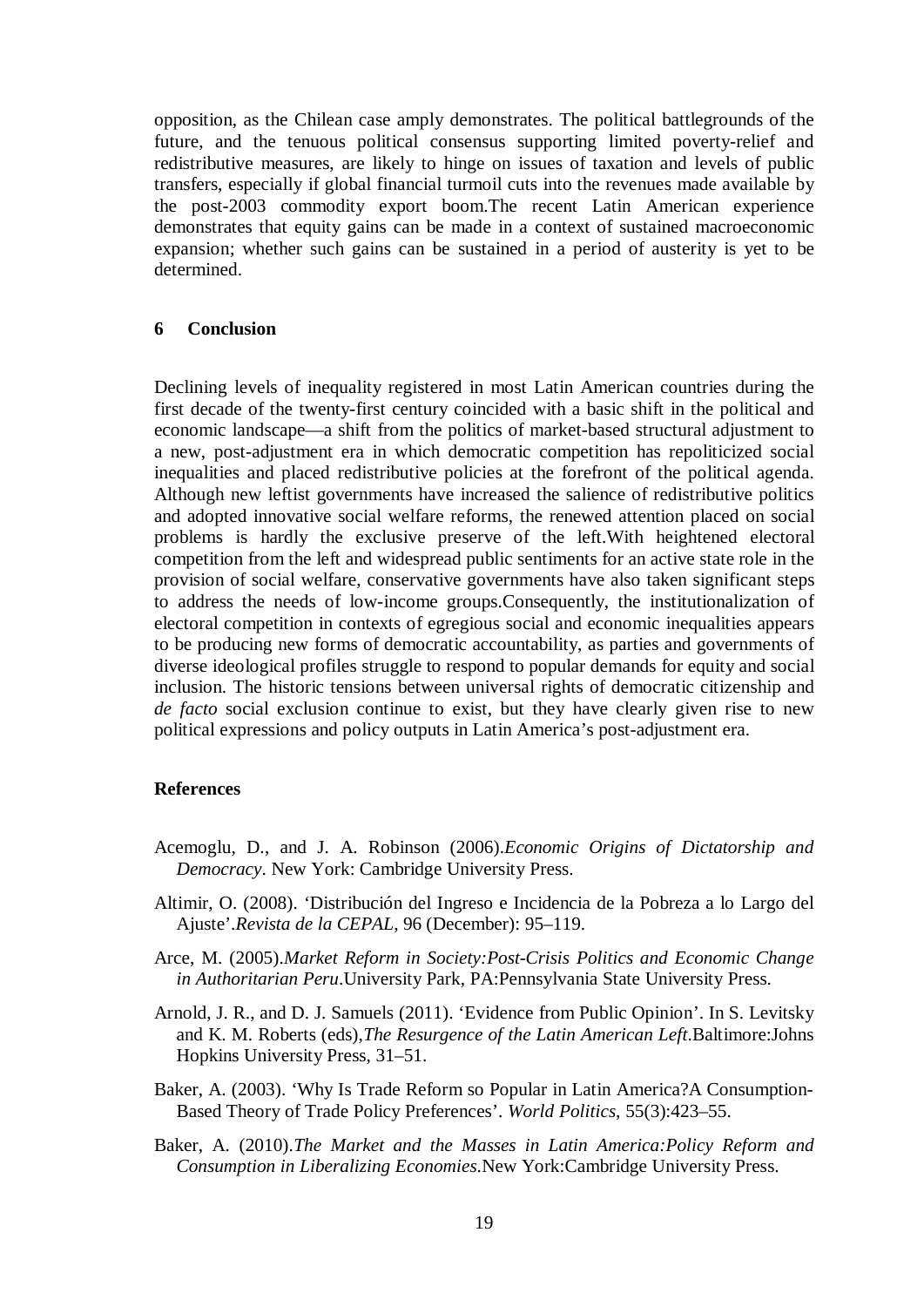- Barros, R., M. De Carvalho, S. Franco, and R. Mandonça (2010).'Markets, the State, and the Dynamics of Inequality in Brazil'. In L. F. López-Calva and N. Lustig (eds), *Declining Inequality in Latin America:A Decade of Progress?*. New York and Washington, DC: UNDP and Brookings Institution Press, 134–74.
- Blofield, M., and J. P. Luna(2011). 'Public Opinion on Income Inequalities in Latin America'.In M. Blofield(ed.),*The Great Gap:Inequality and the Politics of Redistribution in Latin America*.University Park, PA:Pennsylvania State University Press, 147–81.
- Chávez, D., and B. Goldfrank(eds)(2004).*The Left in the City: Progressive and Participatory Local Governments in Latin America*.London:Latin America Bureau.
- Collier, R. B., and D. Collier(1991).*Shaping the Political Arena: Critical Junctures, the Labor Movement, and Regime Dynamics in Latin America*.Princeton: Princeton University Press.
- Conniff, M. L.(ed.)(1999). *Populism in Latin America*. Tuscaloosa: University of Alabama Press.
- Cook, M. L. (2007).T*he Politics of Labor Reform in Latin America:Between Flexibility and Rights*.University Park, PA:Pennsylvania State University Press.
- *Country Reports on Human Rights Practices* (various). Washington, DC:US Department of State.
- De Soto, H.(1989).*The Other Path: The Invisible Revolution in the Third World*.New York:Harper and Row.
- Echeverria, R. G. (2000). 'Opciones para Reducir la Probreza Rural en América Latina'.*CEPAL Review*, 70(April): 147–60.
- Dornbusch, R., and S. Edwards(eds)(1991). *The Macroeconomics of Populism in Latin America*.Chicago: University of Chicago Press.
- Edwards, S.(1995).*Crisis and Reform in Latin America: From Despair to Hope*.Oxford: Oxford University Press.
- Esping-Andersen, G. (1990).*The Three Worlds of Welfare Capitalism*.Princeton:Princeton University Press.
- Esquivel, G., N. Lustig, and J. Scott (2010). 'Mexico:A Decade of Falling Inequality:Market Forces or State Action?'.In L. F. López-Calva and N. Lustig(eds),*Declining Inequality in Latin America:A Decade of Progress?* New York and Washington, DC: UNDP and Brookings Institution Press, 175–217.
- Etchemendy, S., and C. Garay (2011).'Argentina:Left Populism in Comparative Perspective'.In S. Levitsky and K. M. Roberts(eds),*The Resurgence of the Latin American Left*.Baltimore:Johns Hopkins University Press, 283–305.
- Flores-Macías, G.(2012). *After Neoliberalism? The Left and Economic Reforms in Latin America*.Oxford:Oxford University Press.
- Foxley, A.(1983). *Latin American Experiments in Neoconservative Economics*. Berkeley: University of California Press.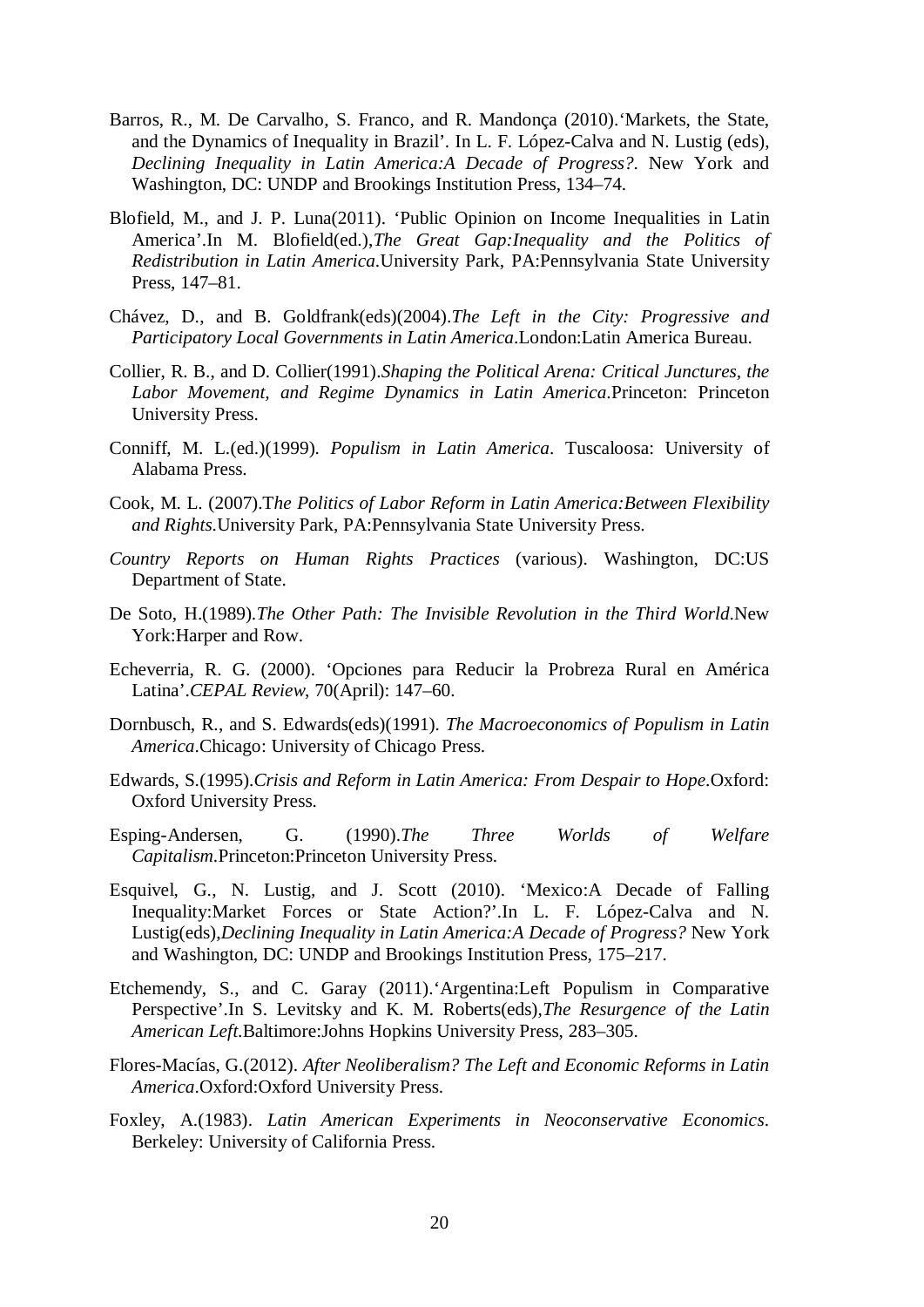- Franko, P.(2003).*The Puzzle of Latin American Economic Development*, 2nd ed.Lanham, MD:Rowman and Littlefield.
- Graham, C. (1994).*Safety Nets, Politics, and the Poor:Transitions to Market Economics*.Washington, DC:Brookings Institution.
- Haggard, S., and R. R. Kaufman(2008).*Development, Democracy, and Welfare States:Latin America, East Asia, and Eastern Europe*.Princeton:Princeton University Press.
- Hawkins, K. A.(2010).*Venezuela's Chavismo and Populism in Comparative Perspective*.Cambridge:Cambridge University Press.
- Huber, E., and J. D. Stephens (2012).*Democracy and the Left:Social Policy and Redistribution in Latin America*.Forthcoming.
- Hunter, W.(2011). 'Brazil:The PT in Power'.In S. Levitsky and K. M. Roberts(eds),*The Resurgence of the Latin American Left*. Baltimore: Johns Hopkins University Press, 306–24.
- Hunter, W., and T. J. Power(2007). 'Rewarding Lula:Executive Power, Social Policy, and the Brazilian Election of 2006'.*Latin American Politics and Society*, 49(1): 1–30.
- ILO (International Labour Organization)(1997).*Latin America and the Caribbean:1997 Labour Overview*.Geneva: ILO.
- ILO (International Labour Organization)(1998). *América Latina y el Caribe:Panorama Laboral '98*.Geneva: ILO.
- Krueger, A. O. (1974).'The Political Economy of the Rent-Seeking Society'.*American Economic Review*, 64(3):291–303.
- Kurtz, M. J.(2004). *Free Market Democracy and the Chilean and Mexican Countryside*.New York:Cambridge University Press.
- Lanzaro, J.(2011). 'Uruguay:A Social Democratic Government in Latin America'. In S. Levitsky and K. M. Roberts (eds), *The Resurgence of the Latin American Left*. Baltimore: Johns Hopkins University Press, 348–74.
- *Latinobarómetro*(various years).Informe.Santiago:Corporación Latinobarómetro.
- Levitsky, S.(2003).*Transforming Labor-Based Parties in Latin America: Argentine Peronism in Comparative Perspective*.Cambridge: Cambridge University Press.
- Levitsky, S., and K. M. Roberts(eds)(2011).*The Resurgence of the Latin American Left*.Baltimore:Johns Hopkins University Press.
- Lindert, K., A. Linder, J. Hobbs, and B. de la Briéreèè(2007).'The Nuts and Bolts of Brazil's Bolsa Familia Program:Implementing Conditional Cash Transfers in a Decentralized Context'. SP Discussion Paper 7079.Washington, DC:World Bank.
- Londoño, J. L., and M. Székely(2000). 'Persistent Poverty and Excess Inequality:Latin America, 1970-1995'.*Journal of Applied Economics*, 3(1): 93–134.
- López-Calva, L. F., and N. Lustig(2010). 'Explaining the Decline in Inequality in Latin America:Technological Change, Educational Upgrading, and Democracy'.In L. F. López-Calva and N. Lustig(eds),*Declining Inequality in Latin America:A*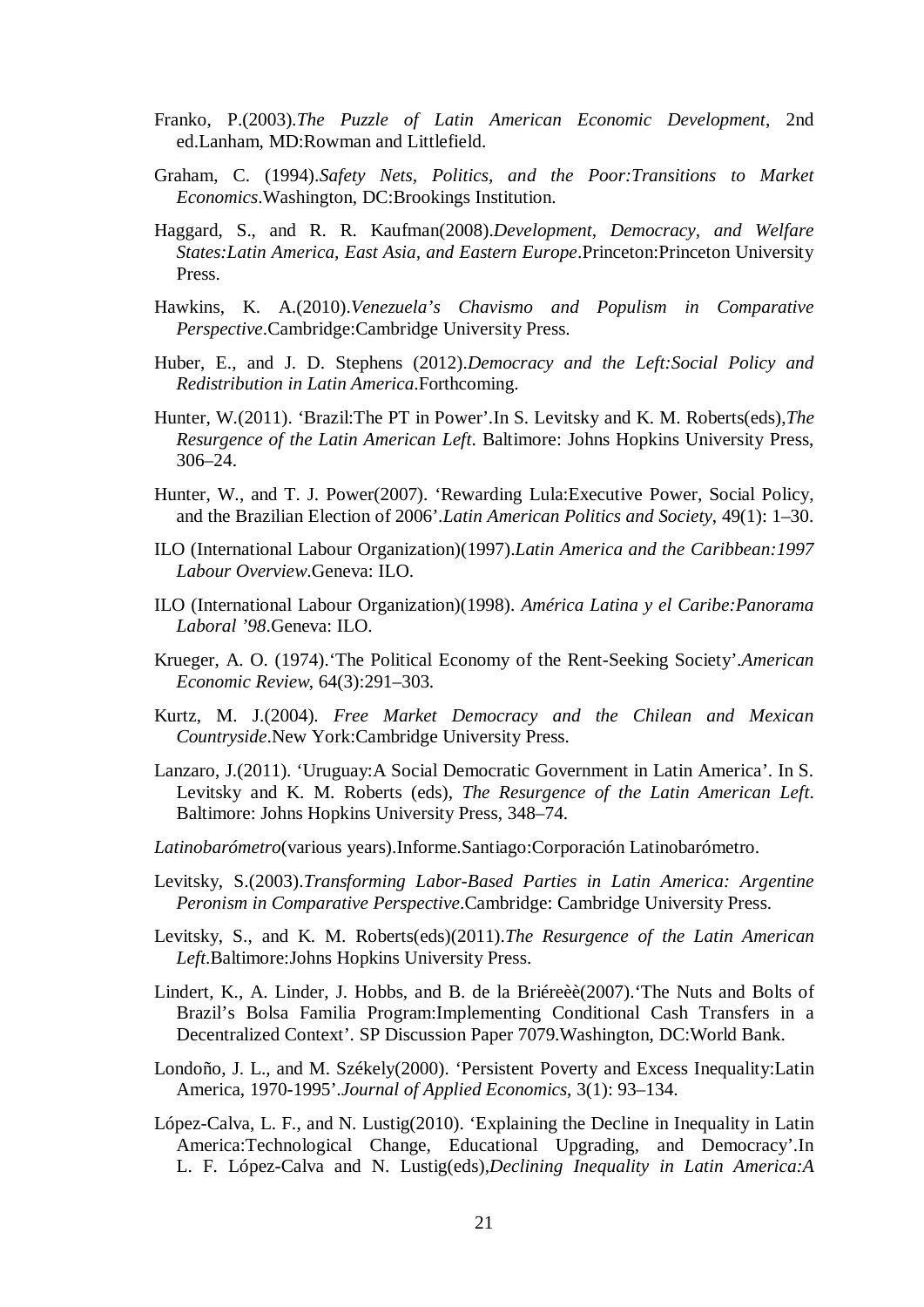*Decade of Progress?*New York and Washington, DC:UNDP and Brookings Institution Press.

- Madrid, R.(2003).*Retiring the State:The Politics of Pension Privatization in Latin America and Beyond*.Stanford, CA:Stanford University Press.
- Martorano, B., and G. A. Cornia (2011). 'The IDLA Dataset: a Tool to Analyse Recent Changes in Income Inequality in Latin America'. Available at: www.wider.unu.edu/research/current-programme/en\_GB/Impact-of-Economic-Crisis/.
- Meltzer, A. H. and S. F. Richard (1981).'A Rational Theory of the Size of Government'.*Journal of Political Economy*, 89(5): 914–27.
- Murillo, M. V.(2001).*Labor Unions, Partisan Coalitions, and Market Reforms in Latin America*.Cambridge: Cambridge University Press.
- O'Donnell, G.(1973).*Modernization and Bureaucratic-Authoritarianism: Studies in South American Politics*.Berkeley: Institute of International Studies.
- OECD (2010).*Latin American Economic Outlook 2011:How Middle Class is Latin America?*Paris:OECD Publishing.
- Polanyi, K.(1944).*The Great Transformation*.New York: Farrar and Rinehart.
- Portes, A., and K. Hoffman (2003). 'Latin American Class Structures: Their Composition and Change during the Neoliberal Era'.*Latin American Research Review*, 38(1):41–82.
- Pribble, J., and E. Huber (2011).'Social Policy and Redistribution:Chile and Uruguay'. In S. Levitsky and K. M. Roberts (eds), *The Resurgence of the Latin American Left*. Baltimore: Johns Hopkins University Press, 117–38.
- Roberts, K. M.(2012).*Changing Course:Parties, Populism, and Political Representation in Latin America's Neoliberal Era*. New York:Cambridge University Press.Forthcoming.
- Roberts, K. M. (2002). 'Social Inequalities and Without Class Cleavages in Latin America's Neoliberal Era'.*Studies in Comparative International Development*, 36(4):3–33.
- Segura-Ubiergo, A.(2007).*The Political Economy of the Welfare State in Latin America:Globalization, Democracy, and Development*.New York:Cambridge University Press.
- Silva, E.(2009).*Challenging Neoliberalism in Latin America*.New York:Cambridge University Press.
- Stokes, S. C.(2001). M*andates and Democracy: Neoliberalism by Surprise in Latin America*.Cambridge:Cambridge University Press.
- Walton, J., and D. Seddon(eds)(1994).*Free Markets and Food Riots: The Politics of Global Adjustment*.Oxford: Blackwell.
- Weyland, K.(2002). *The Politics ofMarket Reform in Fragile Democracies: Argentina, Brazil, Peru, and Venezuela*.Princeton, NJ: Princeton University Press.